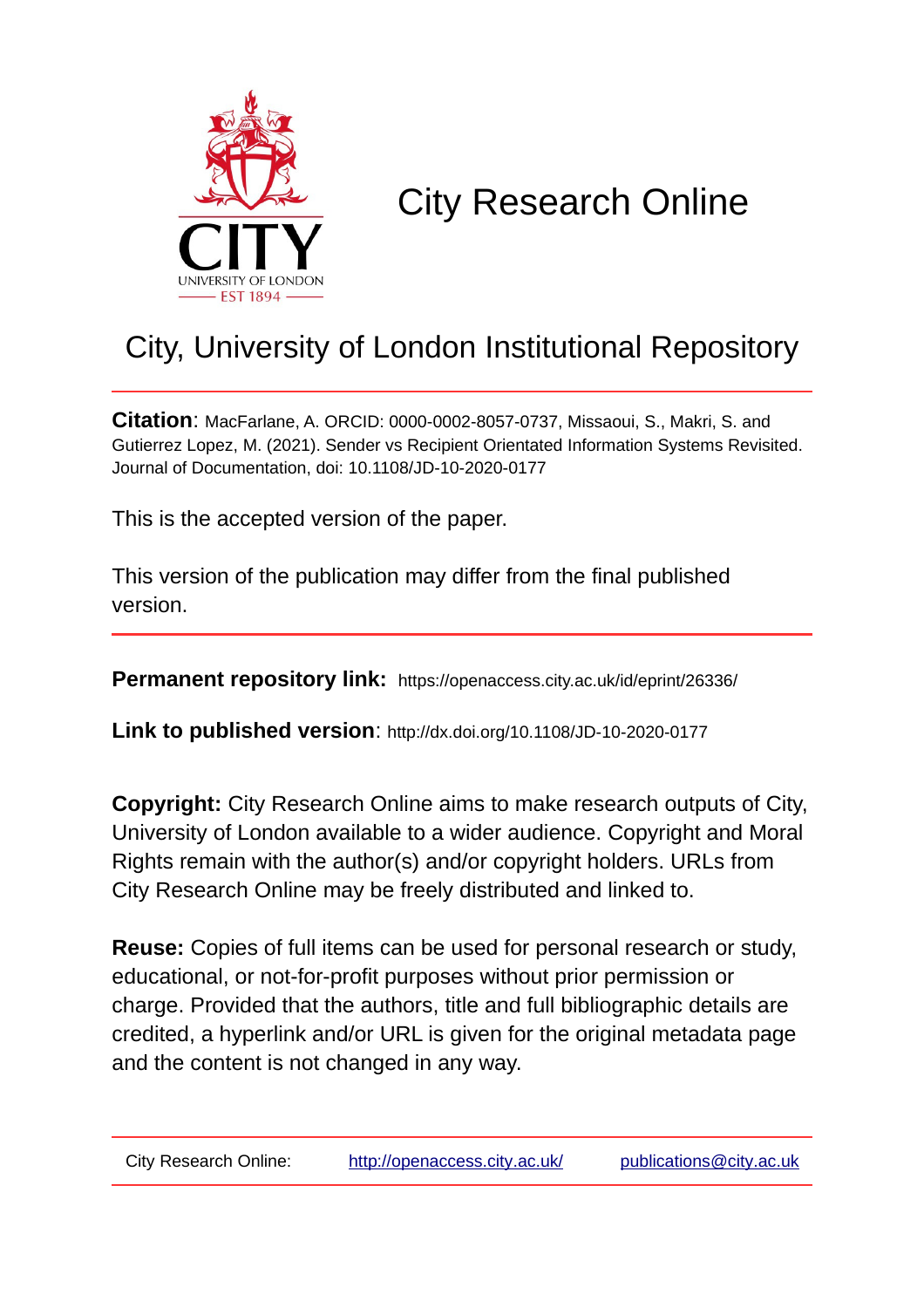### **Sender vs Recipient Orientated Information Systems Revisited**

#### **ABSTRACT**

#### Purpose

Belkin and Robertson (1976a) reflected on the ethical implications of theoretical research in information science, and warned that there was potential for abuse of knowledge gained by undertaking such research and applying it to information systems. In particular, they identified the domains of advertising and political propaganda that posed particular problems. The purpose of this literature review is to revisit these ideas in the light of recent events in global information systems that demonstrate their fears were justified.

#### Design/methodology/approach

We revisit the theory in information science that Belkin and Robertson used to build their argument, together with the discussion on ethics that resulted from this work in the late 1970's and early 1980's. We then review recent literature in the field of information systems, specifically information retrieval, social media and recommendation systems that highlight the problems identified by Belkin and Robertson.

#### Findings

Information science theories have been used in conjunction with empirical evidence gathered from user interactions that have been detrimental to both individuals and society. It is argued in the paper that the information science and systems communities should find ways to return control to the user where at all possible, and ways to achieve this are considered.

#### Research limitations/implications

The ethical issues identified require a multidisciplinary approach with research in information science, computer science, information systems, business, sociology, psychology, journalism, government and politics etc. required. This is to large a scope to deal with in a literature review, and we focus only on the design and implementation of information systems (Zimmer, 2008a) through an information science and information systems perspective.

#### Practical Implications

We argue that information systems such as search technologies, social media applications and recommendation systems should be designed with the recipient of information in mind (Paisley and Parker, 1965), not the sender of that information.

#### Social Implications

Information systems designed ethically and with users in mind will go some way to addressing the ill effects typified by the problems for individual and society evident in global information systems.

#### **Originality**

We synthesize the evidence from the literature to provide potential technological solutions to the ethical issues identified, with a set of recommendations to information systems designers and implementers.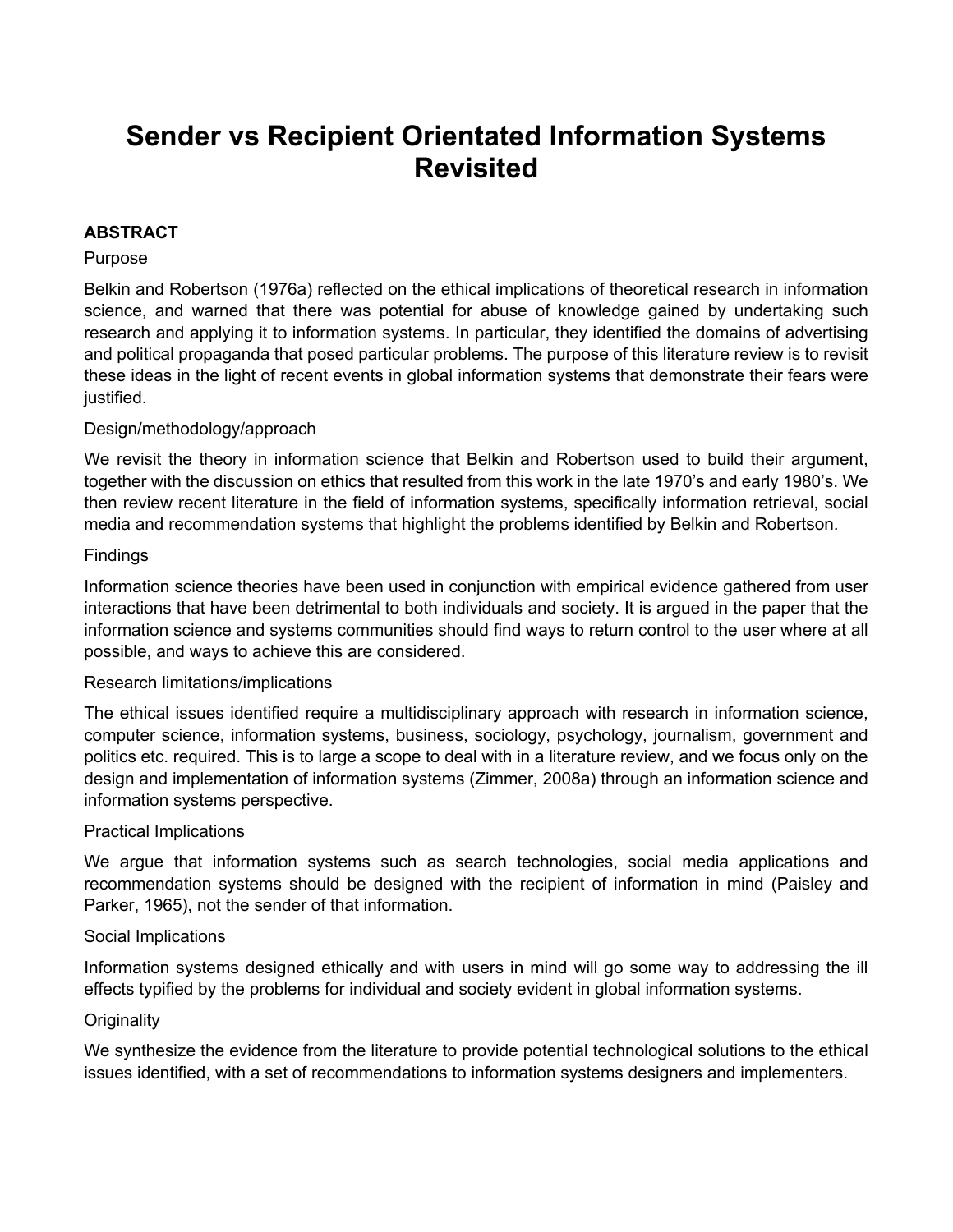#### **KEYWORDS**

Information science theory, Information systems, ethics, privacy, security, user interaction

#### **1 Introduction**

Claude Shannon (1948) in his seminal work on communication identified three main components in an interaction in telecommunication: the message sender, the message recipient and a communication channel between them (see figure 1). His model was influential in information science (Belkin and Robertson, 1976b) and has been used as a theory to understand how information is exchanged between users and how users can gain knowledge by engaging with the information obtained (Belkin and Robertson, 1976a; Belkin and Robertson, 1976b), despite warnings the the theory could be oversold (Shannon, 1956). A typical example is a searcher (the recipient) who uses an information retrieval system (e.g. Google, Dialog ProQuest) as a channel to retrieve documents to resolve an information need (documents written by an author or authors – the sender). The actor who controls the communication channel (the information system) is an intermediary between a sender (message generator) and a recipient (message consumer) and has the power to provide the information needed, deny access or even provide information that is misleading. To ensure the recipient obtains a message they actually need (i.e. information that is relevant and appropriate to address the knowledge gap), information systems should focus more on the needs of end users primarily in mind, namely the message recipients. Paisley and Parker (1965) argued that information systems should be adapted to the user providing them with maximum control, rather than the user having to adapt to the system. We should therefore design information systems, applications and services with needs of the user (message recipient), connecting them with senders with good intent (providing useful, accurate and relevant information), rather the senders with malicious intent (e.g. the propagandist, advertiser or spammer).



Figure 1: The Shannon Model of Communication

The information system designer or service provider has a great deal of power over what information the end user obtains, and hence on what they use it for (e.g. to fulfill a certain task). It is therefore incumbent on the designers to act in an ethical manner, and they should not be swayed by the needs of a malicious sender (e.g. spammer), or use their privileged position for their own benefit. Privacy is a universal human need (Acquisti et al, 2015), and has become a significant concern in information systems (Nissenbaum, 2020). The key argument of this paper is to assert ethical behavior in information system to address issues such as privacy. We review this argument in light of historical perspectives on the problem of ethical information communication and recent events that have shed light on this problem. The aim of the paper is therefore to highlight the urgent need to return to a design/service ethos that is recipient-focused rather than sender-focused, to ensure that the user obtains information they need, without undue influence. Furthermore, the paper argues for greater user control of the system and the data held on it, returning autonomy to the user (Susser *et al*, 2019a;2019b). We argue for a move away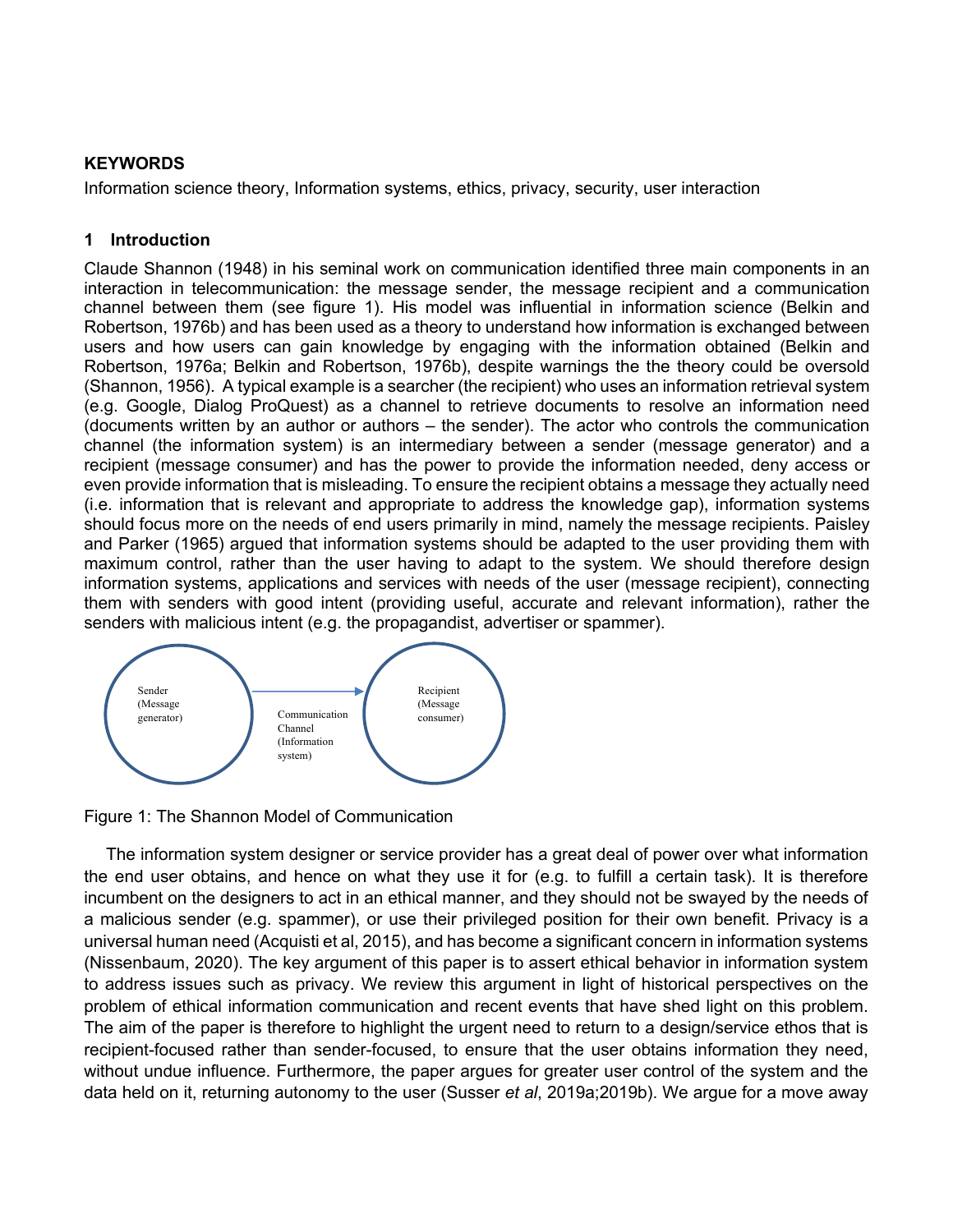from systems that are opaque to the user (Rieder 2005), to systems that provide explanations of sender and system intent using the assumption that the most intelligent part of any system is the end user (Ingwersen, 1992). The argument therefore is very much in line with Paisley and Parker's (1965) idea of a recipient controlled communication system that they characterized as an information system with maximal user control. Whilst the paper draws heavily on theoretical ideas in information science, it focuses mainly on the practical applications of these theories in information systems such as information retrieval, information filtering, recommendation etc. The scope is therefore limited to these technologies, and does not address business models (that many information systems rely on for revenue) or other (e.g. psychological) perspectives on influence. We start by providing an historical perspective on the problem of ethical information communication (section 2) and give an overview of the present day effects (section 3) addressing the problem of designing sender orientated systems. We outline key ethical principles in section 4, providing overall strategic and architectural solutions to the problems identified. We apply these principles to the proposed solutions and provide high level recommendations for systems design and implementation, focusing on how to design information systems that are truly recipient-oriented (Zimmer, 2008a). A conclusion is provided at the end suggesting a general approach to the problem.

#### **2 A historical perspective on the problem**

Wiener (1954) introduced the term Cybernetics to argue for a theory to understand the transmission of messages between different types of actors (human, machine) that can influence or assert control on other actors. His writing was influenced by Shannon (1948). Wiener identified various problems in the use and application of automatons (a machine or computer program) such as human loss of control, leading to dependency or control by the automatons themselves. Furthermore, trusting decisions made by such automatons may be detrimental to human interests, as they do not share the same value system as the humans they serve. Although these ideas are rather abstract, there are key lessons to be learned if we consider an information system to be an automaton; such an automaton could learn from users' interactions and this could result in the user surrendering control to the system. Consider, for example, how using machine learning algorithms to infer user interests can lead to control of the user's interactions passing from the human (user) to the automaton (information system). Blanke (2005) observes this effect on search engines using Wiener's ideas. This highlights the need to consider the impact of technology before introducing it into society. He did however point to potential positive outcomes where such automata can be 'used for the benefit of man, for increasing his leisure and enriching his spiritual life' (Wiener, 1954; p162).

Belkin and Robertson (1976a) address the issue of ethical information communication head on - in the specific context of information science research. They identify different types of information systems, such as sender or recipient controlled information systems (analogous to the Shannon model (Shannon, 1948) overviewed above). Their focus was on an information scientist being the interface (or communication channel) between the sender and recipient, but theories developed since them such as the Robertson/Sparck Jones probabilistic model (Robertson and Sparck Jones, 1976) have allowed information software and systems to take over that role. A key concern voiced by Belkin and Robertson (1976a) was that study of recipients (users) might shed light on a user state of knowledge before and after an information request was made, and that this evidence could be used by the sender to provide the recipient with a message which suits the sender's (rather than the recipient's) purposes. They expressed concern that such systems could be used for malign purposes e.g. in political propaganda or advertising, potentially harming the interests of the user (recipient) or manipulating them (Susser *et al*, 2019a;2019b). They therefore posed questions on whether or not research into theories of information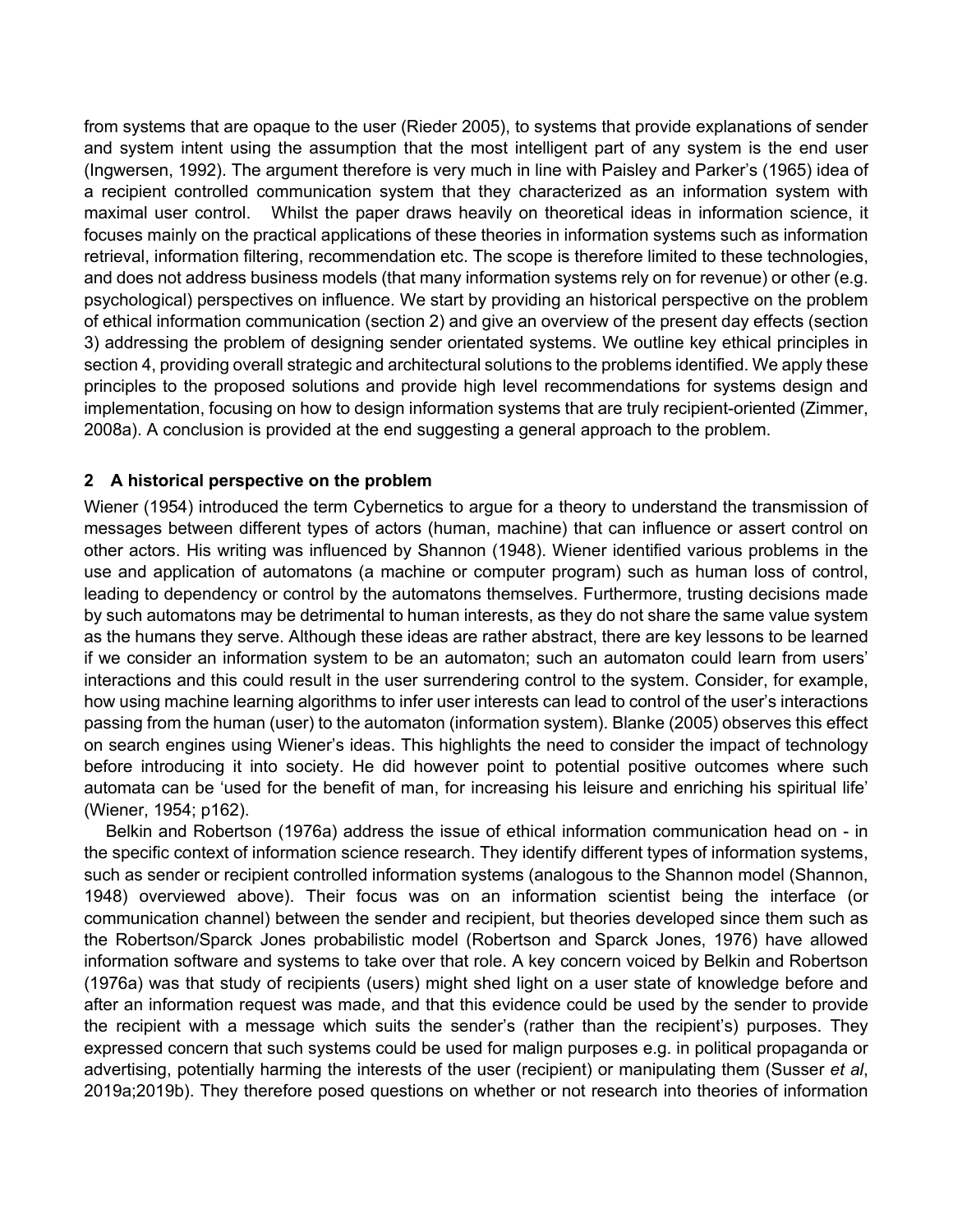science that provide a theoretical foundation for developing sender-oriented information systems should be carried out at all. They point to examples of research in nuclear physics and genetics, where researchers faced the same kinds of dilemmas we face in the discipline. However, plenty of theoretical development in information science has been undertaken. In particular, the cognitive model of information retrieval (Ingwersen and Järvelin, 2006) has now become the standard theory used to design and evaluate information systems. The political implications of these development on information systems such as the web are documented by Introna and Nissenbaum (2000a;2000b), where potential bias could lead to narrowing choices for users. Particular issues for bias in search engines has long be recognized (Halavais, 2017). Some predictions about the technological developments to address the problem such as personalization (Goldman, 2008) have been refuted (see below), with concerns about facilitating surveillance justified (Nissenbaum, 1998; Zuboff, 2019). We review the current situation in section 3, examining the present day effects of the problem of ethical information communication.

#### **3 Present day effects**

Belkin and Robertson (1976a) expressed the hope that there would be sufficient differences between sender and recipient-controlled systems to prevent information misuse. However, they expressed fears that misuse might not be preventable; *"it is difficult to predict exactly to what use any research results will be put, but…if the possibility for malign application exists, it will be realized"* (Belkin and Robertson, 1976a). Recent events have demonstrated their fears were justified. For example, news about global information systems such as Google, Facebook and Twitter have brought the issue to the fore, particularly given their ubiquitous nature (Haider and Sundin, 2019). Choices for users have narrowed due to key economic factors e.g. the dominance of advertising as business models (Van Couvering, 2008) leading to the emergence of oligopolies. These systems are built on data collected from users and used to build business models for profit largely from an engineering perspective (Mager, 2012). Commercial interests are built into the systems and evaluated using systems criteria that may be in conflict with consumer or user interests (Van Couvering, 2007). This may lead to difference kinds of bias in systems including sociopolitical (Diaz, 2008), gender (Martey, 2008), commercal (Lewandowski,and Sünkler, 2019), race (Noble, 2018) etc that may favour one type of content over another (the 'long tail' problem). Trust in such systems may be misplaced (Schultheiß, and Lewandowski, 2021). The implications for the generation of knowledge through access to such global information systems are profound (Hinman, 2008) as systems such as Google act as gatekeepers and shape what we know (Schroeder, 2014). Known problems such as privacy (Nissenbaum, 1997), 'fake news' and 'misinformation', and addressing them given the commercial interests may be difficult. The future examples and the terms that refer to such phenomena may change, but the ill effects will be evident. The key concern is that access to information has become inequitable (DiMaggio, P. and Hargittai , 2001; Lievrouw and Farb, 2003). To better understand the present day effects of the problem, a review of work on users' interactions with information systems is necessary.

#### **3.1 Data recorded in user interactions**

When a user searches, they leave all kinds of traces of their intent via their interactions with the system. These traces can be used to find out about them and their interests. After navigating to the information system via a URL (or running an application on a device), the first major interaction is to type in a query which allows them to express what they are looking for. Depending on the user's state of knowledge, this initial query may provide useful information about the user's intent and gap in knowledge. The system produces a set of results for the user to inspect, and those that the user thinks are relevant to their needs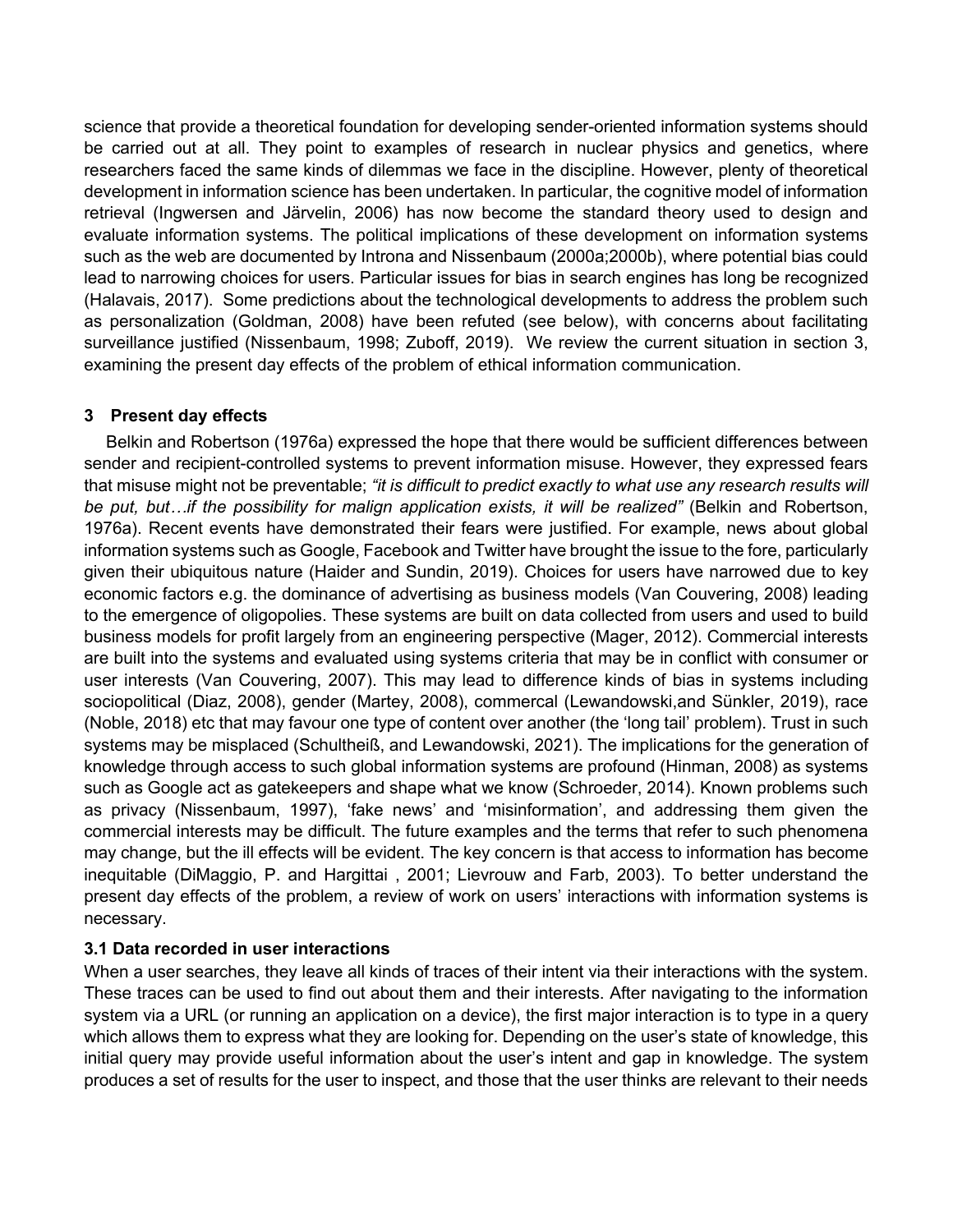will be selected for viewing (e.g. manifesting as click-throughs on search engines). Once the item is retrieved, the user may express an opinion on the usefulness of the retrieved item by clicking on a 'find more like this' button or link, liking/disliking the item (e.g. on YouTube, Facebook and Twitter), reposting/re-tweeting the item (e.g. on Twitter) or rating a film or book (e.g. on IMDb or Amazon). This gives an indication of the user's interest. Additional interactions such as this provide more data about their overall interests, or even personal attributes. Interactions with query issuing, results list and document inspection are the key areas of concern here, but eye tracking can also be used to record a user's interaction with an information system interface, for example to imply implicit relevance feedback (Moe *et al*, 2007). Mouse movements are another potential source of user interactions. We focus only on data on queries, results and documents, where there is evidence from literature to outline issues to be addressed. We examine these data using the concept of contextual integrity that posits two norms – appropriateness of the use of data and distribution of that data (Nissenbaum, 2004).

#### **3.2 Query interactions and Data**

The first issue is the initial interaction with the system – entering queries. Queries provide a lot of information about the user, and their intent will often become clearer as they issue further queries and refine and reformulate existing queries as part of their search session. An illustration of the problems that can occur is the AOL log scandal (Barbaro *et a*l, 2006). In 2006, AOL released a log of 20 million search keywords for 650k users over a three month period, intended to be used for research purposes. Although no personal information was directly revealed, user IDs were left in the log. This allowed any interested party to uniquely identify a searcher and their interests. Journalists at the New York Times were able to identify individuals from their search sessions and were able to contact one particular searcher about them – the journalists used this example in a published news article to highlight the problem. The ethics of using this data were therefore questioned (Anderson, 2006). The privacy implications are clear; even with anonymized information, any malicious actor could violate a user's privacy by building up a picture of their interests (which they may not want to be revealed to anyone) or even make inferences about them that are invalid (e.g. a journalist investigating a crime could be mistaken for someone who plans to commit one). The log was taken offline quite quickly, but it is still available for researchers (for ethical reasons we will not link to the source here). The example given here violates the principle of contextual integrity by inappropriate use of data, outside of the context in which it was originally collected e.g. to optimize the search for the user, not for research purposes.

#### **3.3 Results lists interaction and data**

Once the user has issued a query, the system presents a set of results to them. This is generally in the form of a linear list with a synopsis of the item together with a link with which the user can obtain that item (e.g. a URL in web searches). Interaction with the results lists can also provide a lot of information about a user. This is the 'click-through' data that can be collected in terms of user interactions. Libert (2015) investigated how third parties can obtain information about users through access to their retrieved documents in the context of health. This domain is particularly sensitive. Visits to health-related web pages were investigated and 91% of HTTP requests were found to make requests to third parties, whilst 70% of the HTTP referrer strings contained health information (given conditions, treatments and diseases). Information can be gathered through embedded code in a search result or through an open connection to a Facebook, Google or Twitter account on the same device. An example ethical issue is the ability of third parties to find out a user's health status, potentially raising their health premiums or deny them insurance altogether. This violates contextual integrity of the data by providing data to third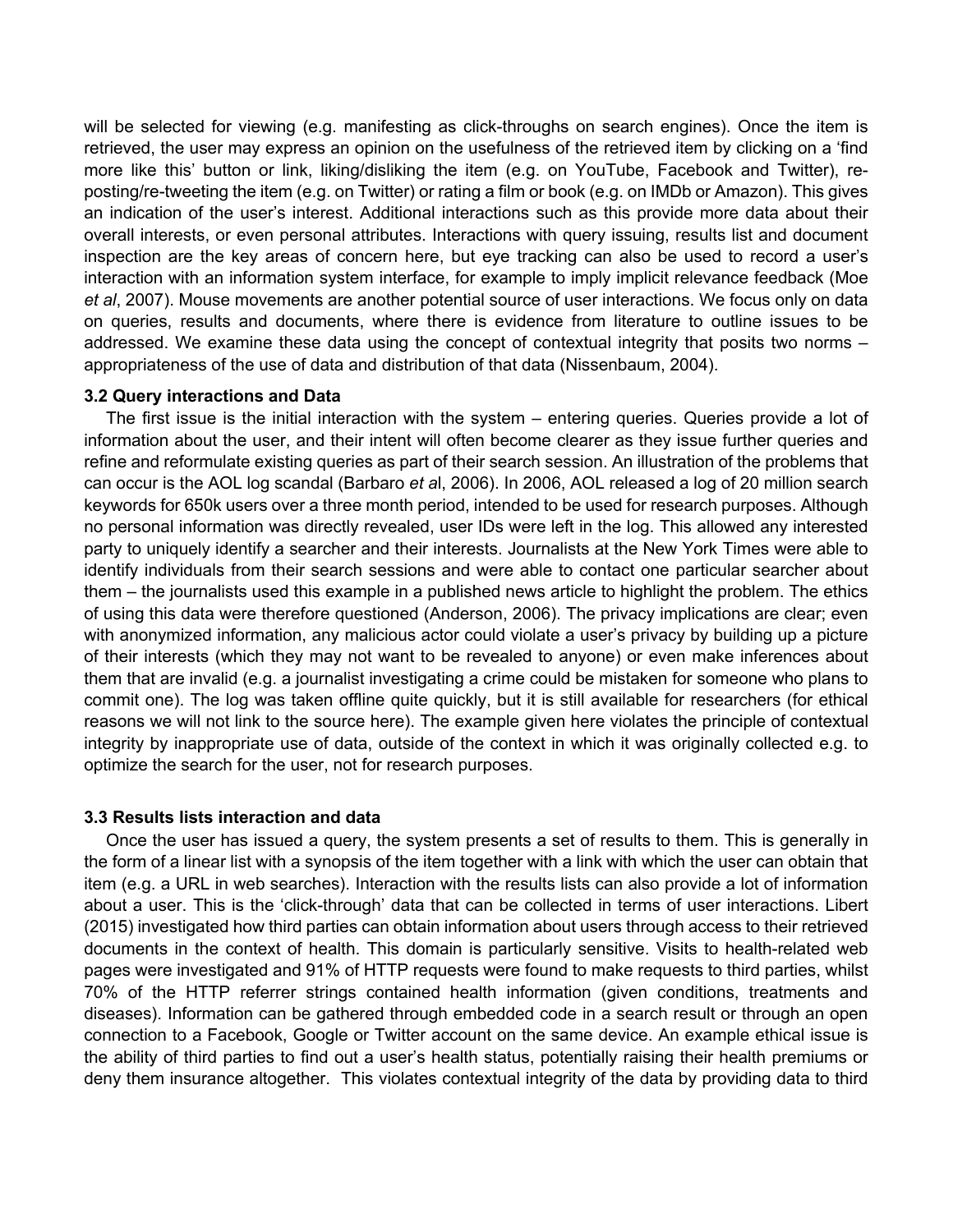parties without the consent or knowledge of the user, with serious legal implications under legislation such as the General Data Protection Regulation (GDPR) in jurisdictions such as the European Union (2016).

A further issue to consider concerning ethical information communication is how results are ranked (in a given order, usually by estimated relevance). Most systems, including Web search engines, use some form of ranking model e.g. (Robertson and Spark Jones, 1976). It has long been known that users rarely look beyond the first page of results. For example an examination of 51k queries to the Excite web search engine found that the majority of users (58%) only viewed the first page (Jansen *et al*, 1998), whist one which examined 285 million search session on the AltaVista search engine found that around 85% of users inspected one screen per query (Silverstein *et al*, 1999). Many users may not even scroll down beyond the first set of results. Therefore, the first screen of results is expensive real estate, and authors/senders will want their content placed in that space. Tufekci (2014a) points to evidence that suggests that slight alterations in search engine ranking could potentially influence election results (Epstein and Robertson, 2013). This double blind experiment involved showing search engine results to different groups of users, showing preferences shifting toward favored candidates by ranking accordingly, with 75% of the cohort unaware of the manipulation (Epstein and Robertson, 2013). Manipulation of search engine rankings through the study of user interactions may well be detrimental - not just to the individual but to society as a whole.

A related problem is one of filter bubbles (Pariser, 2011), defined as user isolation within a given political or ideological viewpoint, where the system shows information that is different from other users who hold contrasting or opposing viewpoints. Why do researchers assert that the filter bubble phenomenon exists? From 2009, Google began to personalize search results using various data about the user such as their search interactions IP address etc. Users found search results would be different at home and at work. Therefore, user interactions were built in to Google's ranking function, in the hope that users would obtain relevant results. The downside of this is users may be driven down a path in which there is little diversity (e.g. they will only see results that reflect their existing political or ideological views). A good example of this is provided by Tufekci (2018) searching video content using two different YouTube accounts, to find information about the 2016 US presidential election. She found that she was recommended the most extreme video content in short order (far left or far right), and that the results presented were different depending on the politics of the candidate being searched for. Algorithms that leverage user interactions can therefore push users into directions where they may not wish to go, or in fact may mislead them into taking a direction the system wants them to go in (consider clickbait, for example).

However, some researchers have questioned the impact of filter bubbles and have found that there is no real effect (Robertson *et al*, 2018), or if it exists the impacts are modest (Guess *et al*, 2018; Flaxman *et al*, 2016; Haim *et al*, 2018). Some argue that search engines reduce the capacity for the emergence of filter bubble by exposing users to diverse and opposing views (Lev-On, 2008). Robertson *et al* (2018) undertook an algorithmic audit of partisan audience bias and personalization with Google search results, and found little support for the hypothesis that personalization increases partisan bias in web search. Guess *et al*. (2018) reviewed the literature and suggested that concerns about echo chambers (another phrase for filter bubbles) is overstated. They found evidence that users prefer ideological congenial content, but weaker evidence that people avoid uncongenial content - there is some evidence in fact that users seek out alternative viewpoints (McKay *et al*, 2020). Endorsements from online friends or algorithmic rankings can influence what people consume, but effects are modest. Flaxman *et al* (2016) in an empirical study found that social media and web search engine articles were associated with higher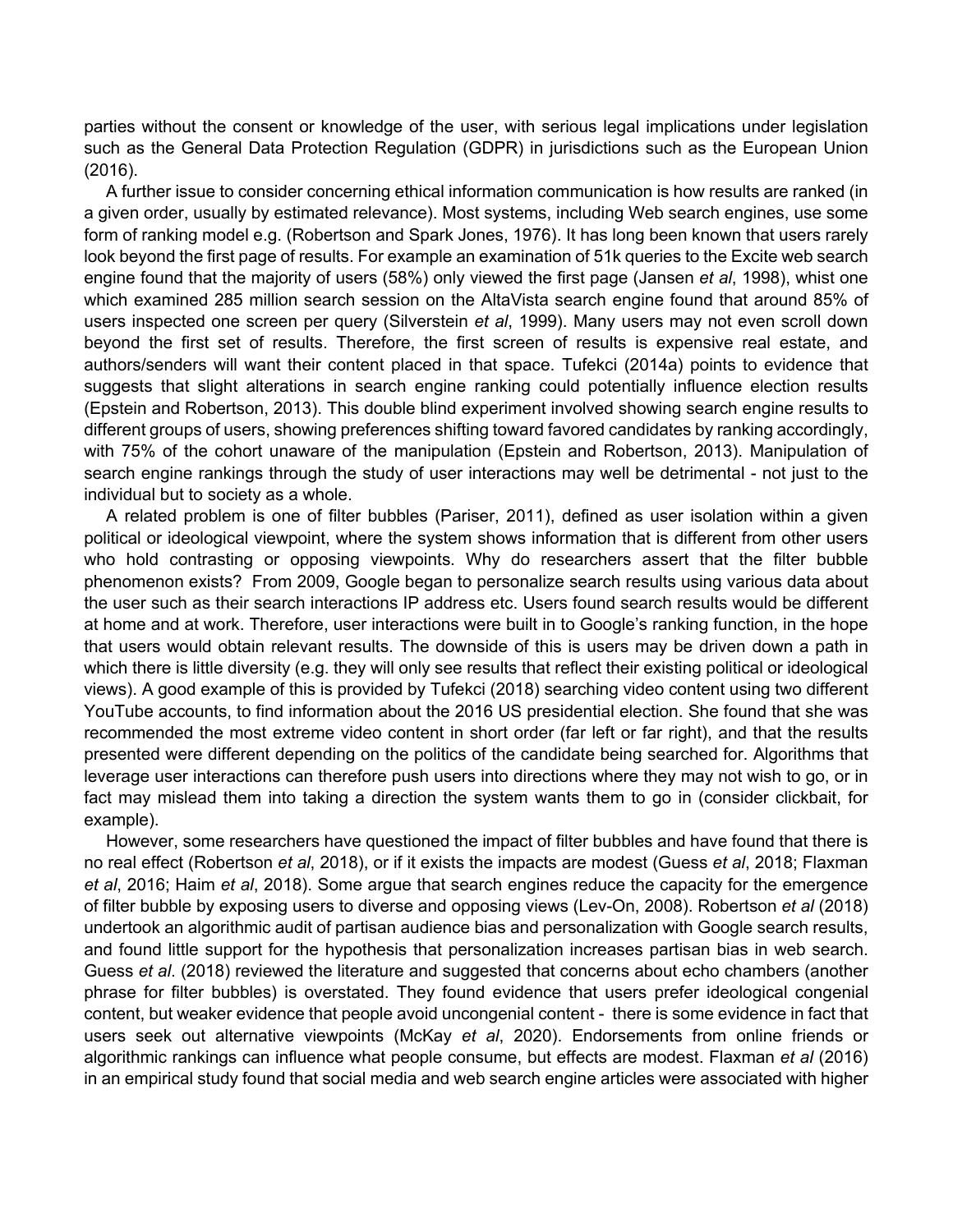ideological separation than news sites, whereas Haim et al. (2018) focused on personalization in Google news and found minor effects. It is therefore easy to overstate the case, but we present examples below where those who produce information (senders) can create filter bubbles by sending information to a select group or population (section 3.6). The effects of user defined filter bubbles may be modest, but the effects can be profound (e.g. in a close election).

Why can this phenomenon occur? A good example is social media algorithms that use collaborative filtering (CF) methods (Belkin and Croft, 1992) to adjust posts provided to users, reflecting the interests of their social network. Non-transparent filters are applied to the user's information feed reflecting the narrow interests of their network. This practice can make discovering new perspectives, ideas and facts more difficult – given the caveat from research discussed above (Robertson *et al*, 2018; Guess *et al*, 2018; Flaxman *et al*, 2016; Haim *et al*, 2018). It should be remembered that 'needs' are not the same as 'wants'. Contextual integrity can easily be violated as user models for CF are enriched with data from other users (Toch *et al*, 2012).

#### **3.4 Document interactions and data**

Just as there are several ethical information communication issues associated with search result interactions, there are also issues with interactions with documents once the user has obtained them. Users will often make judgements on information seen by 'liking' it (in Facebook, Twitter and YouTube), 'disliking' it (in YouTube) or providing a rating with some comment to justify that rating (IMDb and Amazon). Content-based Filtering or CBF (Ricci *et al*, 2011) has a similar effect to collaborative filtering (CF) methods when implemented in recommendation algorithms. CBF analyzes the descriptions or content of items previously rated, liked or shared by the user and filters posts according to this interaction data. More specifically, CBF builds a user model or profile that represents the user's long-term interests. Filtering is achieved by limiting the recommendation to what matches the user profile (Lops et al, 2011), diminishing information diversity and violating contextual integrity through the use of other users data (as with CF).

There are also significant privacy issues associated with document interaction data. Tufekci (2014a) points to evidence which shows that many personal attributes can be inferred from 'likes' made on Facebook (Kosinski, 2013), with high accuracy for predicting party affiliation (85%), sexuality (88%) and race (95%) recorded. This was from a cohort of 58k volunteers. These figures, based on a simple activity such as 'liking', are particularly striking. A further example is the Netflix prize offered as part of a TREC style competition to test collaborative filtering algorithms for films or movies (Bennet and Lanning, 2007). The data set related contained 100 million 'anonymous' movie ratings on 18k movies from 480k subscribers to be used in the challenge. Narayanan and Shmatikov (2006) easily broke the user's anonymity by using openly accessible IMDb ratings to identify individual raters by matching records to the Netflix dataset. This allowed the researchers to identify sensitive personal information about users, using de-anonymization algorithms (Narayanan and Shmatikov, 2006). This highlights that even partial de-anonymization can be problematic. As with the AOL log scandal (Barbaro, *et al*, 2006) it is clear that even the most rudimentary information about how users interaction with documents could be used to identify them, and contextual integrity can be violated in the same manner.

#### **3.5 Ethical issues arising from data use/misuse**

The above examples illustrate that data that contains query terms, clicks on results lists and relevance assessments can be used unethically to violate users' privacy. This data allows global information systems to build an infrastructure of 'dataveillance' on their users (Zimmer, 2008a; 2008b). The deep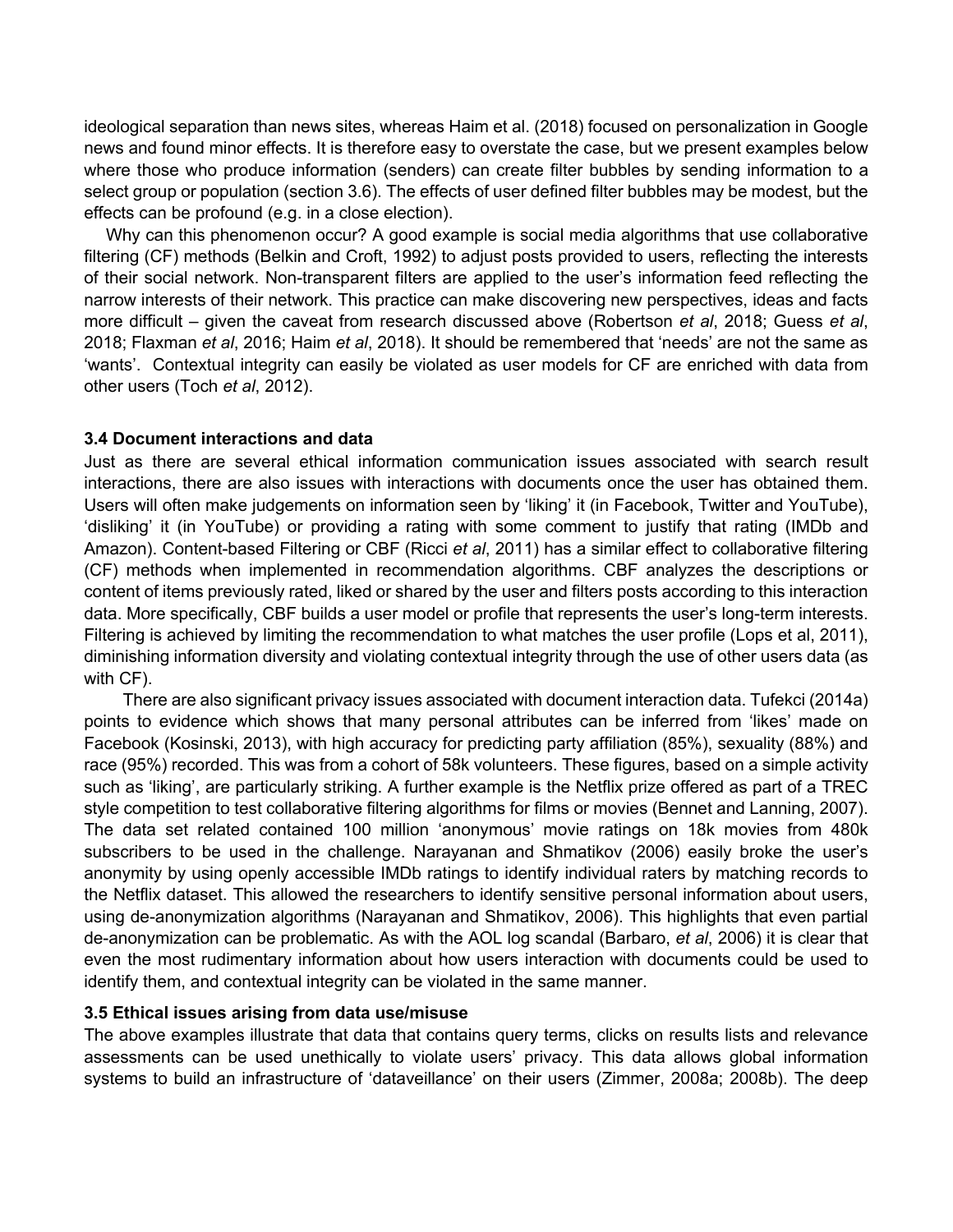learning revolution (Pouyanfar, 2019) has provided much more effective and efficient ways of analyzing large datasets to find trends or identify individuals, enhancing 'dataveillance' capabilities (Zimmer, 2008b). Tufekci (2014a) points to this development as well as other developments in other disciplines (e.g. behavioral science) that give interested parties the ability to unduly influence users to suit their own ends. We provide some specific examples to illustrate this point.

Tufekci (2015) shows how harms can come about either through the Gatekeeper effect (who sees what and why), or by providing too much control to the algorithm (echoing Werner's (1954) warning). Two examples of manipulation of social networks are used to illustrate this point. Using data from 689K Facebook users, Kramer *et al* (2014) demonstrated that it was possible to manipulate users' emotions by altering the sentiment of content they viewed (either positive or negative), and that reducing in one or other of those emotions had a material effect. For example by reducing the number of positive posts users *viewed*, users tended to *make* fewer positive posts on the platform. The same was the case with negative posts. While even in an experimental context manipulating emotions is ethically questionable, the editor of the proceedings where the paper was published explained the reasons for doing so (Verma, 2014). The rationale given was that all Facebook users agreed to the Data Use policy when they signed up to the platform (which would allow researchers to view private posts with permission of Facebook), and this was not covered by the 'informed consent' requirements of most research as set either by University ethics/review panels, research funding bodies or publishers (Zimmer, 2010b). Use of such datasets has been severely criticized (Zimmer, 2010a; Zimmer and Proferes, 2014) and has lead to withdrawal of datasets (Lewis *et al*, 2008) due to privacy violations (Zimmer, 2010a).

A further example given by Tufekci (2015) citing an experiment with 61 million Facebook users (Bond et al, 2012), where targeted political messages for a given election resulted in a material change in users' information seeking and political views and acts (e.g. voting patterns). The messages imparted by the researchers were amplified by the network effect i.e. users connected to the 61 million experimental cohort also received the same message, with the same impact. This effect is similar to the filter bubble problem explained above. Releasing this kind of research is very problematic, but the publications do highlight the considerable problems that need to be addressed.

User are not always aware of the consequences of online behaviors on their privacy, but given the right context they can be given information on how to alter their behavior to meet their needs. (Acquisti et al, 2015). However this is a complex issue as there is evidence of a control paradox in privacy (Brandimarte et al, 2013; Kokolakis, 2017). Giving users more control over data privacy can lead to situations where users provide more information about themselves. Risks of data sharing must be made clear to the user (Brandimarte et al, 2013) and the level of control over sharing needs to be such that maximal control is achieved (Paisley and Parker, 1965) limiting potential harm whilst adhering to contextual integrity principles.

#### **3.6 Real world examples of information-related ethical issues**

There have been many examples of real world issues that have arisen due to the issues identified above. We provide two key examples here – the United Kingdom Brexit referendum (Shipman, 2016) and the Cambridge Analytica scandal (Isaak and Hanna, 2018). Shipman (2016) provides a detailed analysis on the use of social media and search engines by both sides of the Brexit referendum (pp.407- 425). One leave campaign used social media 'likes' to locate geographical areas where sending their 'leading light' to best effect (locations that would more likely vote for their side). Another campaign used the 'Waterloo Strategy', in which 450 different types of adverts (Facebook posts, videos etc.) were tested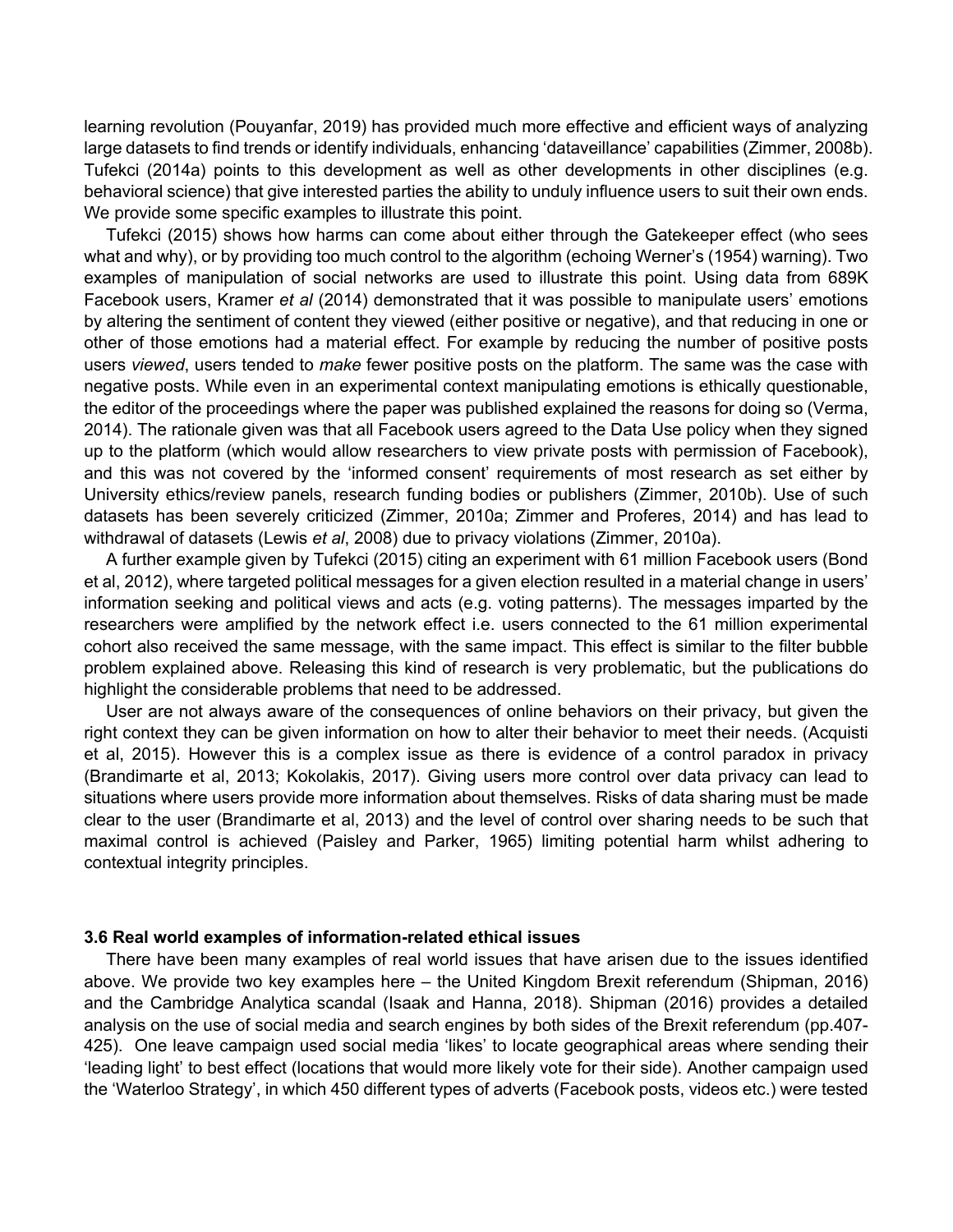to see which was the most effective. The most effective ads were then used in the last four weeks in the run up to the referendum. A third (opposing) campaign was hampered by lack of social media data to target their message at users who were sympathetic to the campaign viewpoint (one side of the debate were more vocal about their views on the subject historically). The Cambridge Analytica scandal (Isaak and Hanna, 2018) is a particularly prominent case of the misuse of social media data. This came about through the use of a psychological test designed and built by an academic researcher, allowing Cambridge Analytica to gather personality data about the respondents and their entire social network on Facebook. This data was used to build up a picture of the electorate for the 2016 US presidential election. Analysis of a significant dataset (said to be 230 million adults) allowed the company to target particular messages to those people who might be persuaded to vote for a particular side (rather than abstain), or to change sides. Other data such as click-throughs were also collected to find out users' viewpoints, and merged to create a more accurate picture for message targeting – where information these 'persuadable' users would likely be susceptible to was presented to them. As Belkin and Robertson (1976a) warned, such information aimed at persuasion *"could be used equally well by someone designing a propagandacampaign as by an information scientist concerned with how to find the information relevant to a particular request."* For example Social Media and the Web are now rife with 'propaganda campaigns' and misinformation.

The evidence presented here demonstrates that the concerns of both Belkin and Robertson (1976a) and Wiener (1954) were very much justified and that information science research has been misused; the ideas generated have been used in ways that are not desirable. While addressing these concerns now may be akin to 'closing the stable door after the horse has bolted', it is imperative that the information science and information systems communities face up to their ethical responsibilities. We propose some design suggestions for addressing these concerns in sections 5 and 6. Before that, however, we discuss some key principles of ethics in information systems.

#### **4 Information Science, systems and ethics**

Belkin and Robertson (1976a) state that *"influencing peoples' images without their consent and knowledge is unethical, if not immoral."* The examples in the previous section clearly demonstrate that unethical practices abound and immoral behavior on data use is widespread. Ethics and morality in information science has been recognized as important (Kostrewski and Oppenheim, 1979; Capurro, 1985; Adam, 1991; Himma and Tavani, 2008; Stanford, 2016) ever since Belkin and Robertson (1976a) expressed their concerns. We now analyze the impacts illustrated above specifically using examples of the ill effects of sender-orientated information systems. We focus on three main principles from this literature that apply to our information systems context.

*Principle of confidentiality* (Capurro, 1985): The system should keep user enquiries confidential (Kostrewski and Oppenheim, 1979). This includes all the data about their searches from search keywords, query modifications and results inspected (Capurro, 1985). This principle addresses potential ethical issues related to the users queries and data generated during search sessions. The principle may apply to activities such as 'liking/disliking', rating and re-tweeting etc. depending on the context. Service providers should record accurate information about their users and should be obliged to provide this any data to them on request (Verma, 2014). Services such as Google do comply with this sub-principle. However, given the evidence from the AOL log scandal (Barbaro *et al*, 2006)) and the Netflix prize (Ricci *et al*, 2011), it is clear that this principle is all too easy to break, even if attempts have been made to anonymize the datasets. It is good practice to ask for users' consent in an easy, accessible way (e.g. avoiding legal jargon) before using their data for a particular purpose. There are plenty of examples where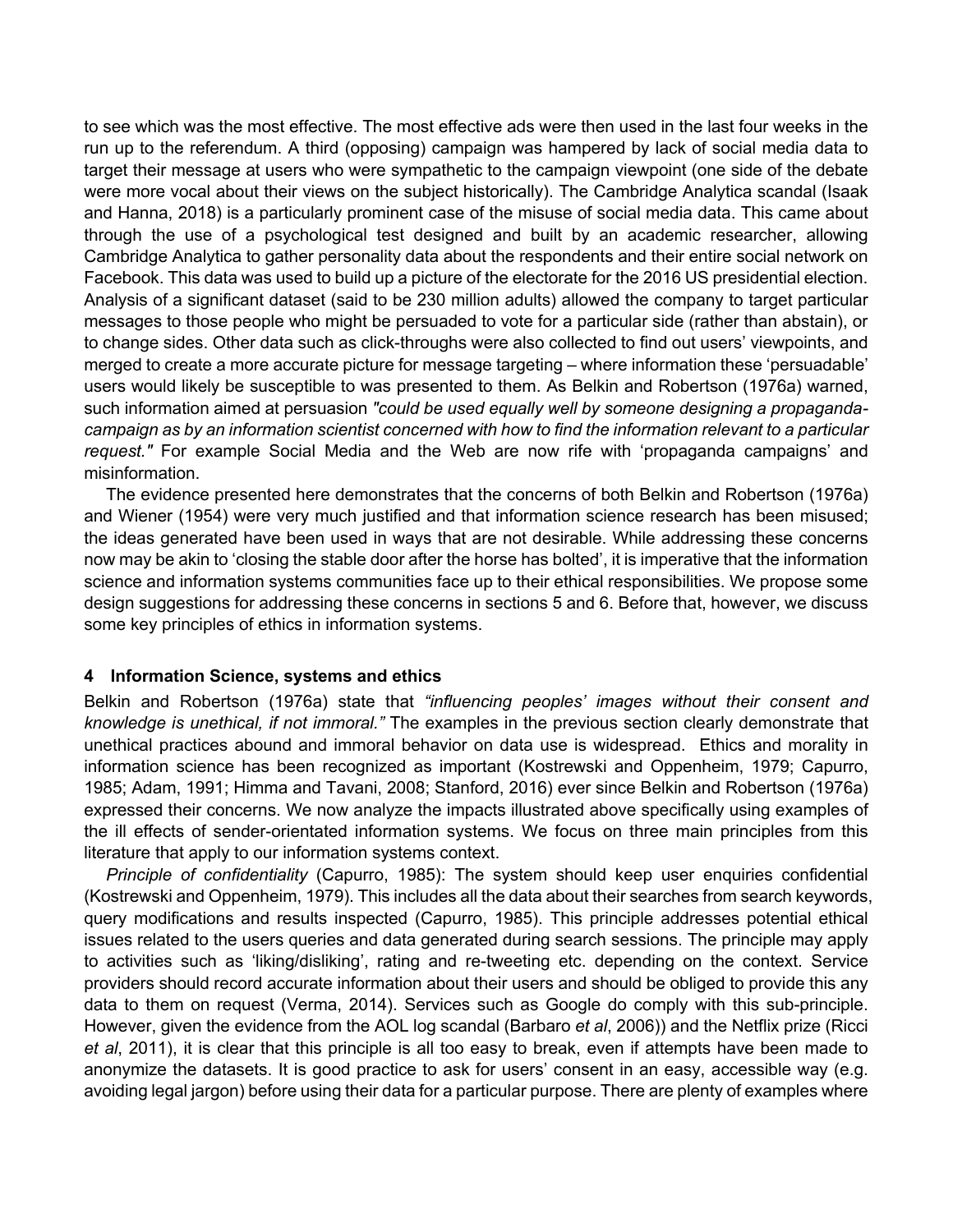this has not happened. For example, in Facebook research (Kosinski *et al*, 2013; Bond *et al*, 2012), consent has been inferred the from platforms data use policy. The authors hold the view that this is not sufficient, and it is unethical to use data without the users explicit and informed consent to any given study (Zimmer, 2010a; 2010b). Study participants should have the right to ask researchers to remove their data from any study if they do not wish their personal data to be used for the purposes outlined.

*Principle of accessibility (Capurro*, 1985): users should not be discriminated against on the basis of their individual attributes. This principle relates to activity on individual items or documents. Information relevant to two more users should be presented to all those users without fear or favor – the information broker problem (Kostrewski and Oppenheim, 1979). Examples of this are provided above from the Brexit referendum (Shipman, 2016) and the Cambridge Analytica scandal (Isaak and Hanna, 2018). This principle attempts to address the filter bubble problem where, for example, targeted political messages to a given set of users but not to others. Users should not be prevented from being able to inspect all items and make their judgement upon them, irrespective of their political leanings.

*Principle of completeness* (Capurro, 1985): The system should not present a biased set of results to users (Kostrewski and Oppenheim, 1979). Information flow to a given user group should not be distorted or interrupted, thereby discriminating against them. This means that information should not be presented in a way that implies completeness or impartiality, but where it is actually biased towards the system designer or service provider's interests. This principle also relates to the presentation of information to the user, as completeness requires new ways of conceptualizing personalization, beyond selective filtering. Evidence from search engine research demonstrates how easily this principle can be broken (Jansen *et al*, 1998; Silverstein *et al*, 1999). For example, on the Web it has long been recognized that there is bias inherent in web content either through an incomplete or out of date index and reliance on links between pages (Lawrence and Giles, 1998) as well as through web use (Baeza-Yates, 2018). Users should know that the search results provided by the system are meant to resolve their information needs, rather than serve the interests of the service providers or other third parties. Transparency should be a guiding principle for information systems, not just web search engines (Welp and Machill, 2005) to encourage oversight and accountability (Hinman, 2005) shifting power back to the user (Rieder, 2005).

The question is: how do we return to these principles as best we can? That is, how do we return 'control' of the system and the information presented to the user, where at all possible (Paisley and Parker, 1965)? While we cannot address all the ethical issues raised in this paper, we do make suggestions for how the information systems community might begin to address several of these issues through systems design and implementation. Therefore, in the rest of this paper we discuss technological solutions. We discuss algorithmic, policy and architectural solutions in section 5, followed by recommendations for systems design and implementation in section 6.

#### **5 Algorithmic, Policy and Architectural Solutions**

So far, we have discussed ethical issues to do with the use (or misuse) of user interaction data in various information systems. In this section and the next, we propose some potential solutions to problems identified, while fully recognizing that these are complex issues where there is no single 'silver bullet' solution; a combination of social, technical and educational approaches and sustained research into reducing online information-related harms is likely necessary. In this light we discuss context-aware algorithmic solutions (section 5.1) together with privacy by architecture (5.2) and privacy by policy solutions (5.3) derived by (Toch *et al*, 2012).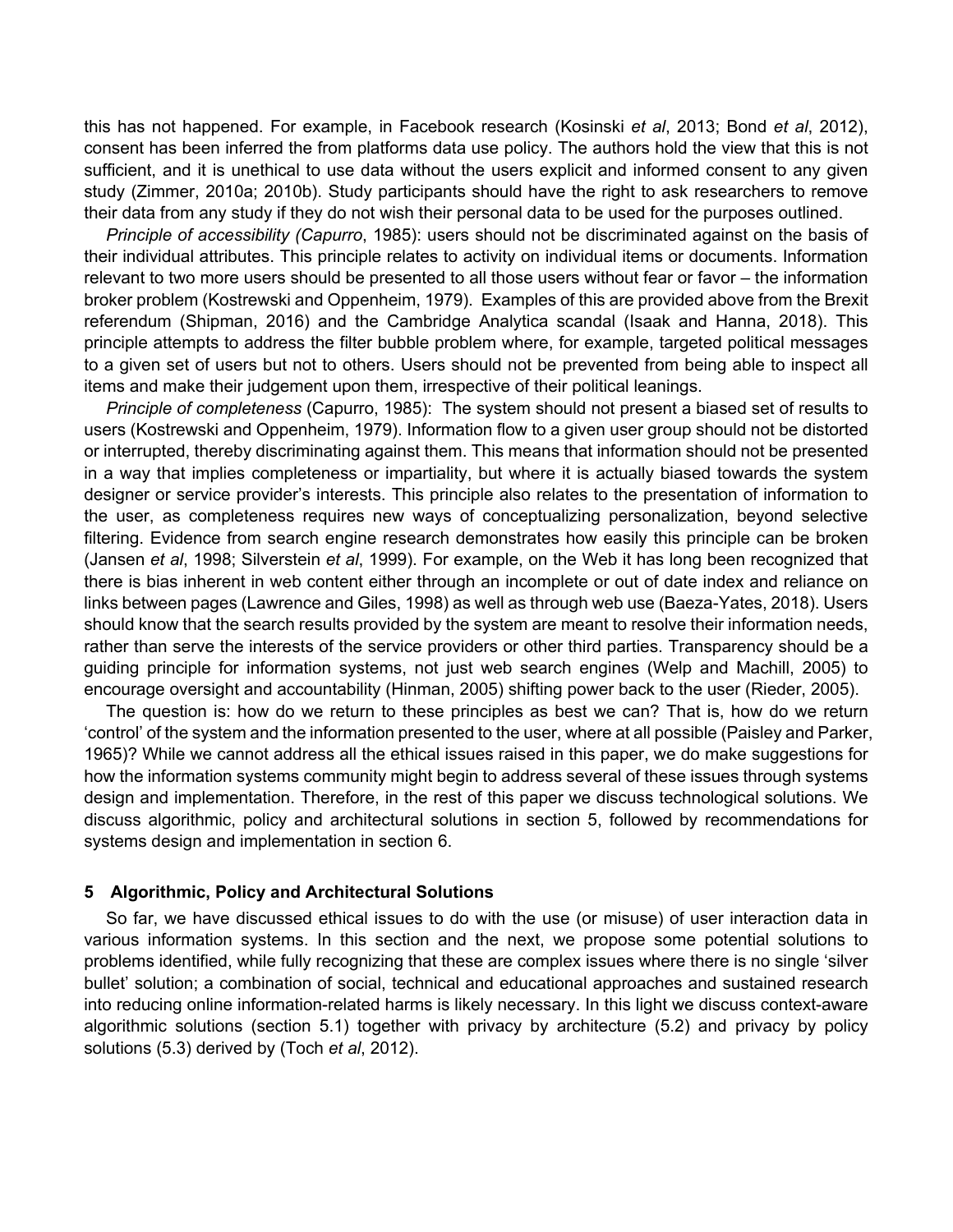#### **5.1 Context and Information Systems**

While an awareness of the user's context can potentially create 'filter bubbles,' through overpersonalization, it also has the potential to burst them – by providing a balance, or diversity of content. For example, context has long been thought to bring potential benefits to searchers (Ingwersen, 1992). Goker et al. (2009) outline different types of context, a key one being the user context that can be represented by various factors including the environment, personal interests, tasks undertaken, social connections or place and time. Any or all of these factors can be used in information systems to personalize or offer potential ways for users to customize the information they see. How can we use the benefits of context, ameliorating the potential ill effects of privacy violations and filter bubbles? We recognize a tension here, but if we start a discussion along the lines of empowering users to leverage their own context, rather than allowing the system to personalize (effectively filter) based on context, we may be able to address this tension to the benefit of users. In particular we can foster contextual integrity, encouraging the use of data as and when necessary but not otherwise (Nissenbaum, 1998; Nissenbaum, 2004; Zimmer, 2007; Zimmer, 2008c).

A general approach is to consider *context-aware* technological solutions (Tamine-Lechani, 2008) together with the issue of who *controls* the system and the data held by it (we argue that it should be the recipient). Currently, advances in technology allow to capture the user's context easily and effectively to effect behavioral, social and location based personalization (Toch *et al*, 2012) e.g. search on mobile devices where users' temporal/geographical contexts can be gathered (Mountain and MacFarlane, 2007). The importance of context in information systems has been recognized given the availability of multiple contextual factors (Goker *at al*, 2009). These factors may affect the user's experience positively as well as negatively. Baltrunas et al. (2011) studied the effect of contextual factors on recommendation effectiveness at different granularities. Their findings revealed that when a contextual factor or attribute has no influence on the user's preferences, it becomes 'noise'. But what does 'noise' mean in the context of applications such as recommendation or search? Usually we refer to any results that do not match the user's profile (predefined preferences and interests) as noise. Any results that do not enhance the system relevance will be considered to be noise and will be filtered out. However, this limits novelty and serendipity (Shani and Gunawardana, 2011) in the system's results. Hence, in response to the filter bubbles issue, exploiting the knowledge of the contextual situation the user finds themselves in can enhance information diversity and expand the user's choices – allowing them to decide whether to stay within their existing knowledge boundaries, or expand those boundaries by following-up on encountered information. Removing reliance on content (the content based filtering problem outlined in section 3.4 above) and a subset of context factors and attributes is key.

Combining context-awareness with providing user *control* over the system may be key to addressing ethical issues related to information misuse. With current algorithmic opacity, we exist in a world in which algorithms presents users with what it estimates is wanted, but not necessarily what the user needs to see. The user has no control on the selection criteria and cannot see removed items (however there may be valid reasons to remove content which is dangerous or libelous etc.). Control will enable the personalization process to be more verifiable and balanced, providing explanations on decisions made by the system in presenting information to the user (or message recipient). If filtering is employed, a key principle might be to allow the option for users to view what information has been filtered-out – e.g. search results related to places that are not near the user's current location when they are searching for somewhere to eat, papers from non-computing disciplines when searching for a particular computing topic etc. Providing new forms of transparency in information systems therefore has the potential to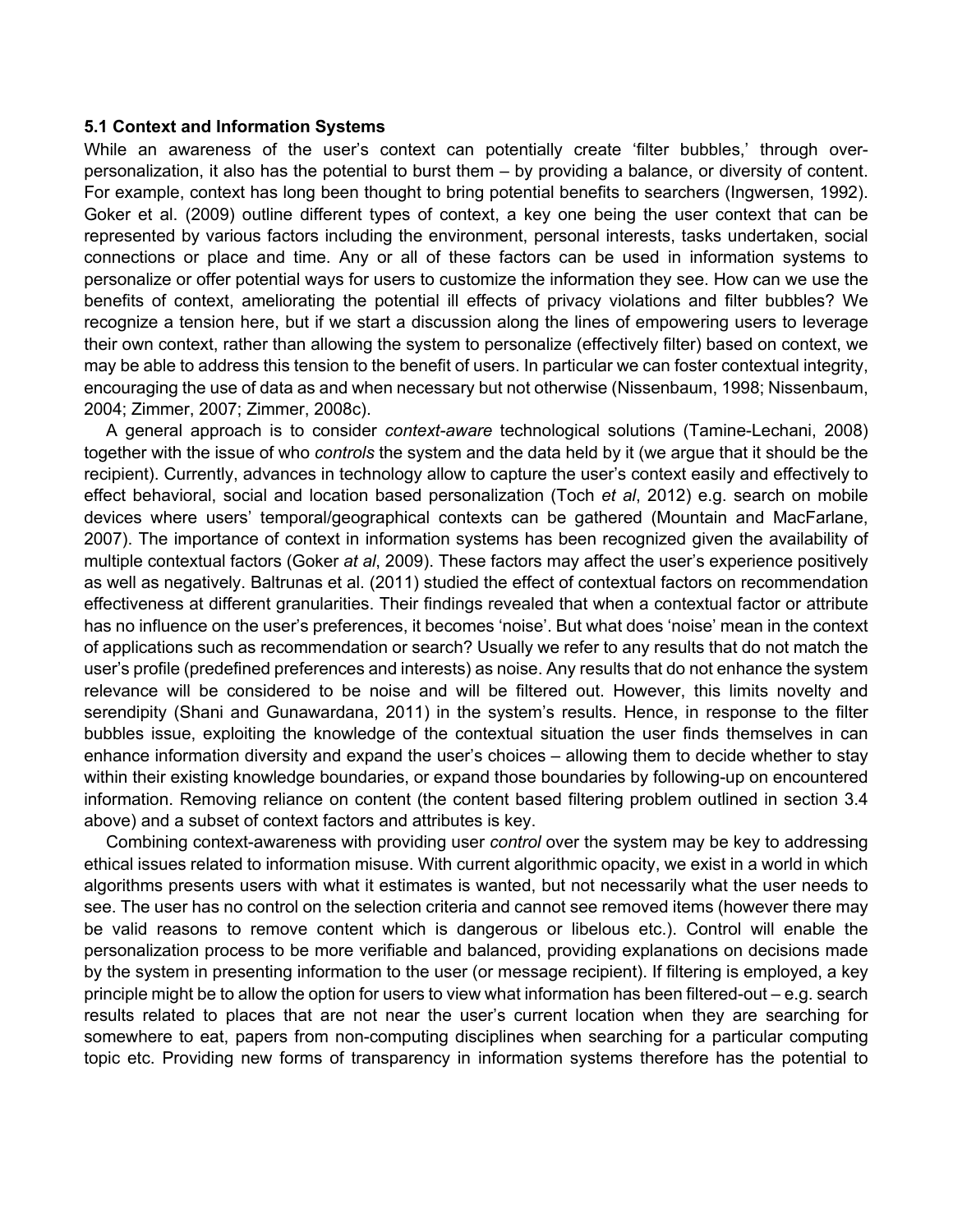provide greater user control. We now examine how privacy by architecture and policy can also provide greater user control.

#### **5.2 Privacy by Architecture Solutions**

Shen et al. (2007) discuss various privacy strategies and recommend an architecture to use when considering implementing systems to ensure user privacy. They identify two elements for consideration when reviewing privacy: the user's identity and their information need (e.g. query) - to which we can add related data on results lists and document interaction. Four levels of privacy protection are identified Shen *et al*. (2007) together with their associated risks (Toch *et al*, 2012):

- 1. *Pseudo Identity* the user is given a pseudo identity and user data is aggregated by the system. This has proved to be a poor method of preserving user privacy (see above).
- 2. *Group Identity* users are given a group identity and user data is aggregated by the system. This has the potential to create filter bubbles if not handled carefully, as the system might assume an individual user shares the interests of the group.
- 3. *No Identity* the user's identity is not available to the system, but some information about user interactions are recorded (e.g. query/session logs). This reduces the system's ability to provide personalized results, but ranking can be improved by reviewing log data. Recall however that even the most rudimentary user data can be used to violate users privacy (see section 3.4 above).
- 4. *No Personal Information* No information about the user is available to the system. User interaction data is not stored. User profiles to provide better information to users cannot therefore be created, but is a low risk solution.

There is clearly a tension between each of these levels in terms of privacy vs. benefits provided by using context. The tension can partly be dealt with through careful, contemplative systems design. But no matter what privacy, identity and personalization-related decisions are made, ultimately the user should be able to make an informed choice by providing cues to weighing up the benefits of providing data as against protecting their privacy (Acquisti et al, 2015). The key issue is to distinguish personal publication information (PPI) from nonpublic personal information (NPI) to protect some aspects of personal information (Tavani, 2005). Shen et al. (2007) recommend four different architectures as a start for addressing this tension, which we review in the light of the issue of control:

- a) No personalization complete user control.
- b) Service-side personalization less user control (Toch *et al*, 2012).
- c) Client-side personalization more user control (Toch *et al*, 2012).
- d) Client-server collaborative personalization control negotiation.

We ignore a) as we assert the benefits of using context in search and argue for the approach in d) in section 6, incorporating some aspects from b) and c) Users should be able to determine which of the levels is appropriate for their particular needs by providing them with clear, comprehensive and dynamic control over how information is personalized – allowing them to control their personalization choices at will, rather than having to make blanket choices to cover all personalization situations. In particular users must be able to control access to nonpublic personal information (NPI) attempting to address the problem of privacy in public that is highlighted by Nissenbaum (1998; 2004) and address the issue of contextual integrity through negotiation of control.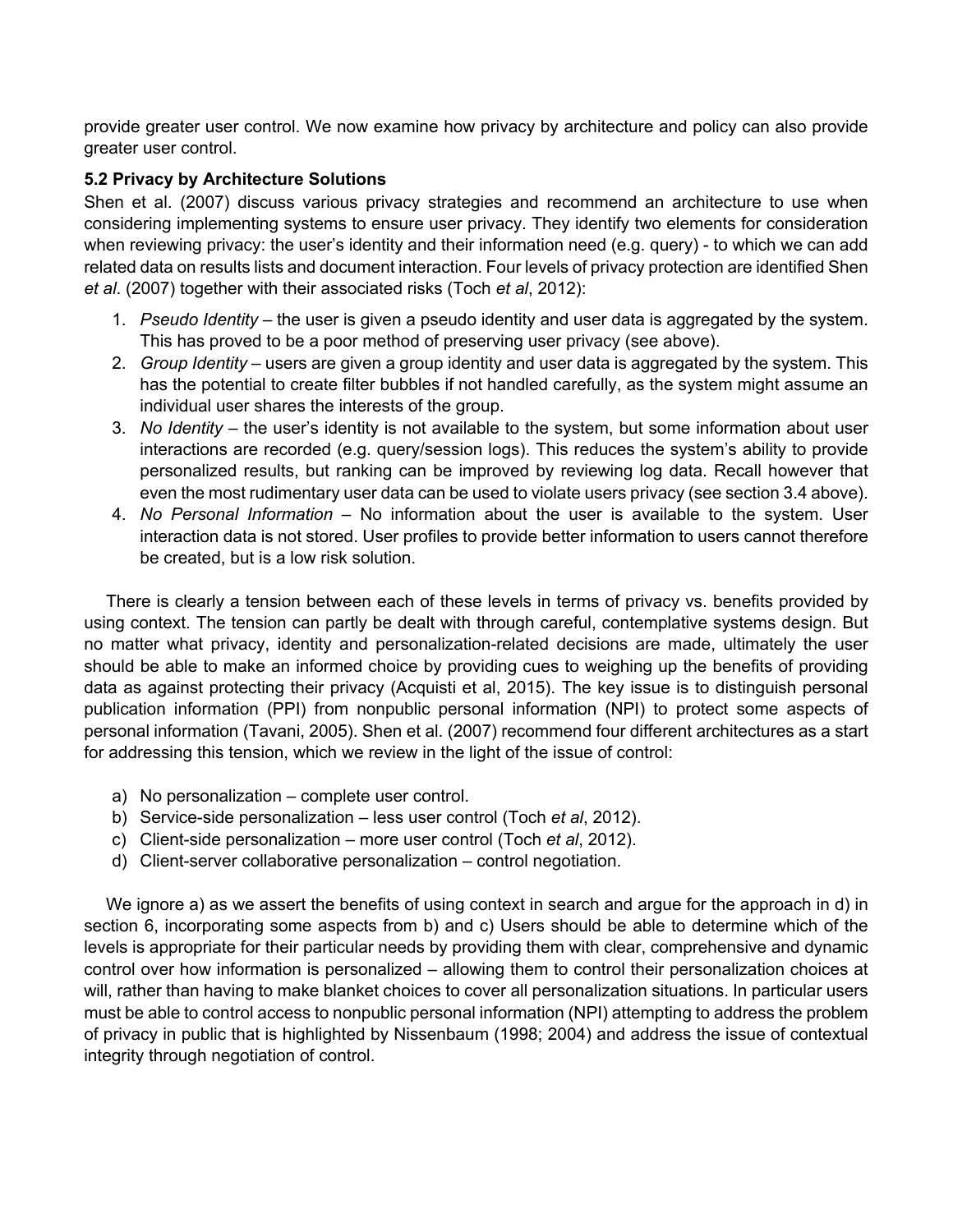#### **5.3 Privacy by Policy Solutions**

Toch *et al* (2012) provides a framework by for deriving privacy by policy solutions. These can be stand alone or mixed with privacy by architecture solutions. The key issue is establishing user control through transparency that can be achieved through interpretability and explainability built into information systems. This will encourage trust and highlight issues of contextual integrity. One simple and clear way to do this it to provide privacy controls that are interpretable to the user (Toch *et al*, 2012). Interpretability can also be achieved through the development of scrutable user models that are pervasive (Kay, 2006) and under the control of the user. Contextual integrity can be encouraged by the use of selective personas that differ across applications e.g. one for twitter one for Facebook (Kay et al, 2003). Privacy controls and user models can be used to tailor privacy constraints dynamically, further enhancing contextual integrity (Wang et al, 2007). Finally, simple 'Do not Track' schemes can be adhered to by ensuring users have control over who records their interactions (May and Narayanan, 2011).

#### **6 Recommendations for system design and implementation**

In this section we present several system design and implementation ideas and strategies. The focus here is to affect the design of systems to address the ill effects highlighted above as suggested by Zimmer (2008a). All are user-focused and attempt to give them more control over the software or services they use. Server side strategies are presented in section 6.1 (focusing on ethical implementation of systems from the sender perspective) and client side strategies (focusing on ethical implementation of systems from the recipient perspective) are presented in section 6.2. We address the principles outlined in section 4 and directly apply these principles using the privacy solutions from section 5, highlighting limitations. This to encourage the 'baking in' of contextual integrity into systems design and development (Nissenbaum, 1998; Nissenbaum, 2004), moving away from commercial focused view that limits privacy (Nissenbaum, 2011). This is to address different variants of bias (Friedman and Nissenbaum, 1996) such as preexisting, technical and emergent bias.

#### **6.1 Server side user-focused strategies**

It is at the server side that the principle of completeness (Capurro, 1985) should be adhered to. This is done for example by ensuring diversity of results when a response to queries are processed and presented to the user. This can reduce the filter bubble effect and mitigate the consequences of the ill effects discussed in section 3. There are various bias types (Baeza-Yates, 2018) that need to be addressed for the principle of completeness. It is still an open question as to how can we reduce the ill effects of bias, whilst still maintaining the positive aspects of biasing results that benefit the user (Lev-On, 2008) by promoting fairness (Lewandowski, 2017). We address issues such as preexisting bias and technical bias (Friedman and Nissenbaum, 1996) that emerge from the social sphere and systems design issues respectively.

*Data/Content bias*: It is well known that content itself can introduce bias due to many factors including: age, economic status, gender, age, language etc. Any algorithm deployed should not rely on either a subset or single attribute or factor of the content in the creation of results for the user. Content can be used, but should not be relied on. An example of good practice is the way web search engines deal with search engine optimization (SEO) by content producers (Weideman, 2009). Users should be encouraged to follow good SEO guidelines (Weideman, 2009) such as writing content that accurately reflects the websites purpose, and system designers should consider schemes to prevent spamming (Spirin and Han, 2012). The user should access the data is that is available to them, in aggregate form.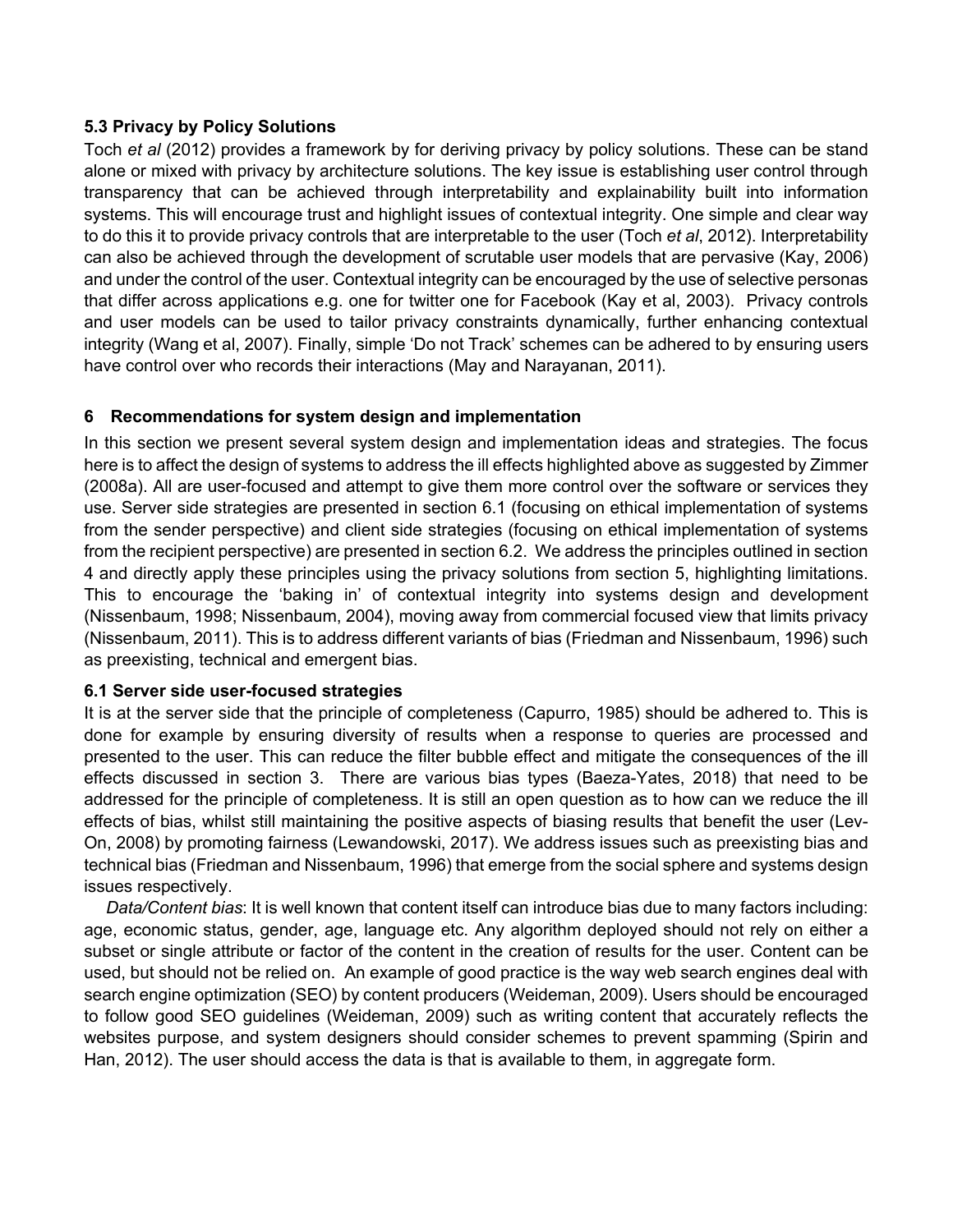*Sampling bias*: data/content bias is compounded by sampling bias. This occurs when a nonrepresentative sample is used to inform the algorithms (and in the case of machine learning algorithms, train them). An example of this is potential bias against a particular cohort given their language norms and training naively e.g. African-Americans who use language about themselves that would not be acceptable if used by other groups (Davidson et al, 2019), leading to discrimination against those the system is designed to protect. Systems designers should not rely on a single sampling strategy, but try several in order to reduce this bias. Typically session data can be used to enhance effectiveness e.g. in searching (Goker and He, 2013), and these advantages should not be lost by any strategy implemented. If possible, the user should be allowed to view different samples used to train the system in aggregate form via user focused explanations. Relying on single sources should be avoided e.g. with social media focusing on one platform such as Twitter (Tufekci, 2014b)

*Algorithmic bias*: relying on a single algorithm can also produce bias. Systems designers should consider different algorithms and fusing them together. For example, using hill-climbers as well as neural networks. However, it is well known that some standalone algorithms and methods do bring benefits to the user e.g. BM25 (Robertson et al, 1995). In most cases providing information on how the algorithms work to the user might not be worthwhile, but explanations on why particular results are returned could be useful.

*Activity bias*: Zipf's law and its effect has been known for many years (Zipf, 1949) e.g. some users engage a lot with the system, but many actually do very little. Reliance on certain activities, such as reviews in Amazon or Netflix, or posts on Facebook will bias results to the most active users. This kind of effect was seen in the Brexit referendum (Shipman, 2016). Any system should not over rely on this content for results presentation. User session data must be used with care. A particular danger is clickspam or click-farms (Dave *et al*, 2013), used to alter rankings if items inspected statistics are used in the function. Again, web search engines guard against this, and there is good practice available for the system designer to follow (Blizard, 2012). Aggregate data on activity held in the system and its influence at the system level must be made available to the user.

Considering these forms of bias when designing may prevent either the system or third parties forcing users into filter bubbles, but the system must also take steps to ensure that users themselves do not drift or move into a filter bubble of their own accord. We recognize that there is a tension between allowing the user control over the system and the potential to create filter bubbles, and there is no easy solution to this. However, providing users with appropriate control over their data held on a server will allow them to make their own judgement as to whether this tension has been resolved and adhere to contextual integrity. As Ingwersen (1992) stated, the user must be treated as the most intelligent part of the system.

Giving users access to and control of their server data as appropriate also gives the system designer an opportunity to address the privacy issue simultaneously with the filter bubble problem. Isaak and Hanna (2018) outline several privacy principles from a policy position statement by IEEE-USA (2018). Although we have already begun to make a case for transparency and control, we revisit these principles in a user data context. We also discuss the principles of disclosure and notification in relation to user data.

*Transparency*: The type of data held about users and nature of data use must be made fully clear e.g., for a profile, what data is stored, how this profile data is used by the system and what data from this profile is shared with third parties. Profiles hold sensitive data such as personal preferences, date of birth, addresses as well as interaction with the system such as likes and dislikes. Any profile data held by third parties must also be made available to the user on request. In certain jurisdictions, legislation mandates this e.g. GDPR in the European Union (2016). Given the legislative environment, all methods used to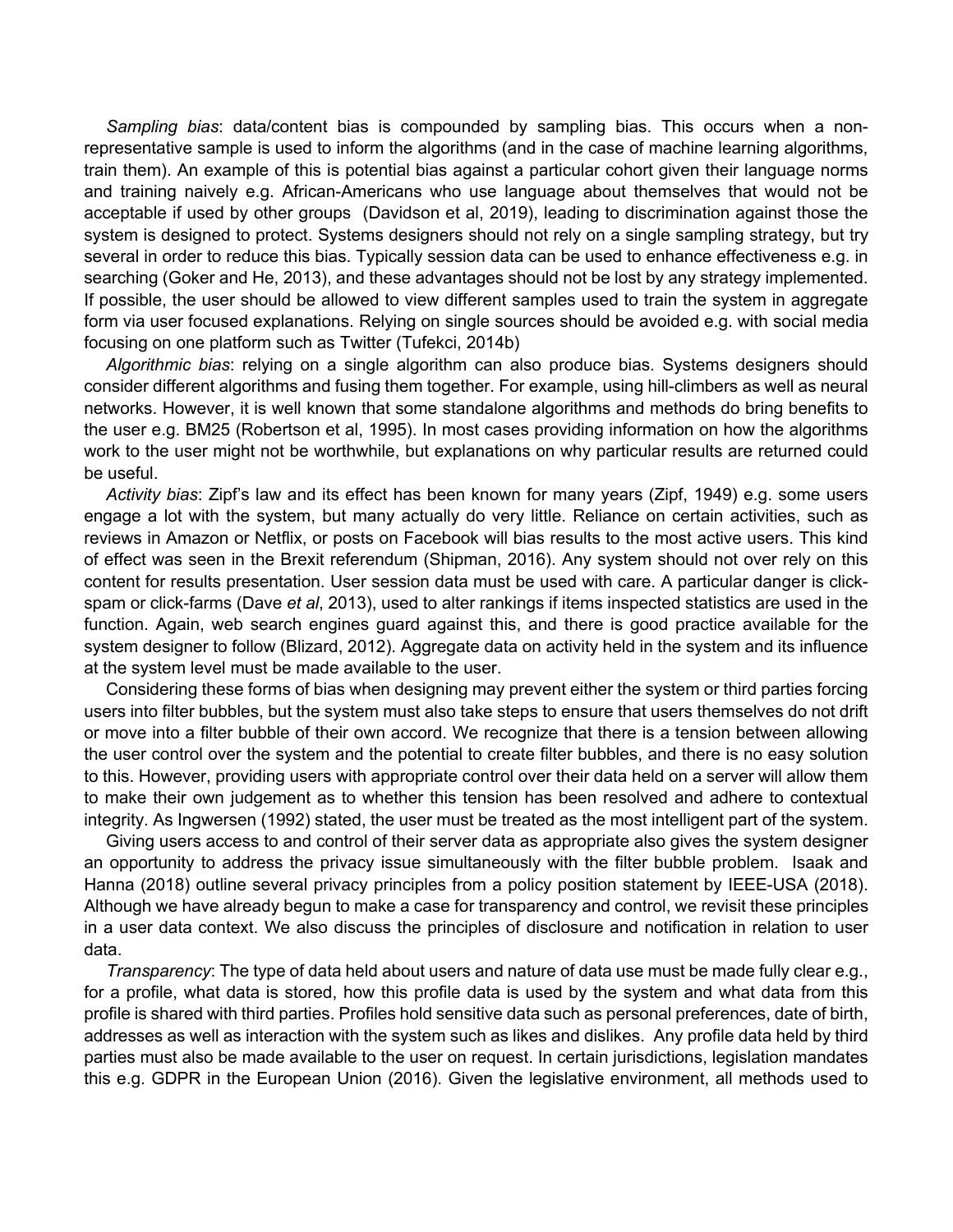develop the user profile, such as tracking user interactions with results lists and documents, should be made transparent to the user, thereby promoting trust (Schultheiß and Lewandowski, 2021). It is only by learning what types of data an organization holds about them that users will understand the nature and scope of their data use and get to know the possibilities for making more specific data access requests. A particular issue with many social media sites is that anonymous or pseudonymous postings are the norm (Tufekci, 2014a). In cases where such information is used to build profiles, the user should be aware of the nature of another user's identity status to give them the ability to act accordingly. This of course does not extend to knowing who that other user is, thereby violating their privacy. The issue of anonymity is a difficult one to solve (Nissenbaum, 1999), and requires careful thought to generate appropriate solutions.

*Disclosure*: Users should be able to find out what information about them is stored on the system or shared with third parties. For example, any profile information about the user and their interests should be fully accessible to the user, together with any information used to build that profile e.g. interactions such as 'likes' etc. There is some good practice available e.g., users can download and view the information held on them on Google services (2020) and (albeit to a limited extent) correct inaccuracies. If third parties are given this profile information, the manner of its disclosure, including content, rationale and date/time data was shared should be made available.

*Notification*: Any data breaches must be notified promptly to the user. Legislation in the EU requires services to notify the user of any breaches of data confidentiality and often mandates severe penalties for lost or stolen data. The user must be told about any breach of confidentiality of any data held about them, and the extent of the breach (i.e. the likely data affected – e.g. identity details, contact details, encrypted or non-encrypted passwords etc.). Where profile information is used by the system, or third parties for marketing and/or advertising purposes, users should be informed who used this data and the purpose it was used for.

*Control*: Users must have full control of any profile data held at the server. This includes the deletion or partial deletion of data held about them. If this means the profile becomes difficult for the system to use, then it must not warn the user of the potential negative consequences of such actions – the profile cannot be used.

In summary, the system should explain what user data is stored and for what purpose and whom it is shared with and why (including when data confidentiality is breached). We turn to the client side next.

#### **6.2 Client side user-focused strategies**

While much can be done on the server side to prevent and mitigate for data misuse, the Website or application should also be designed to provide users with control. It is at the client side we can communicate the sender's intent (e.g. by providing explanations to the user of why the message was provided and the systems rationale for providing it) and allow users to provide their consent for data sharing. In this section, we discuss two principles from (Capurro, 1985) - accessibility and confidentiality and their potential to provide users with useful control over their data to address emergent bias (Friedman and Nissenbaum, 1996), that arises in user interaction contexts. We also address the issue of access to and setting of appropriate permissions to content and data (Boyd, 2008), as addressed in section 5 above.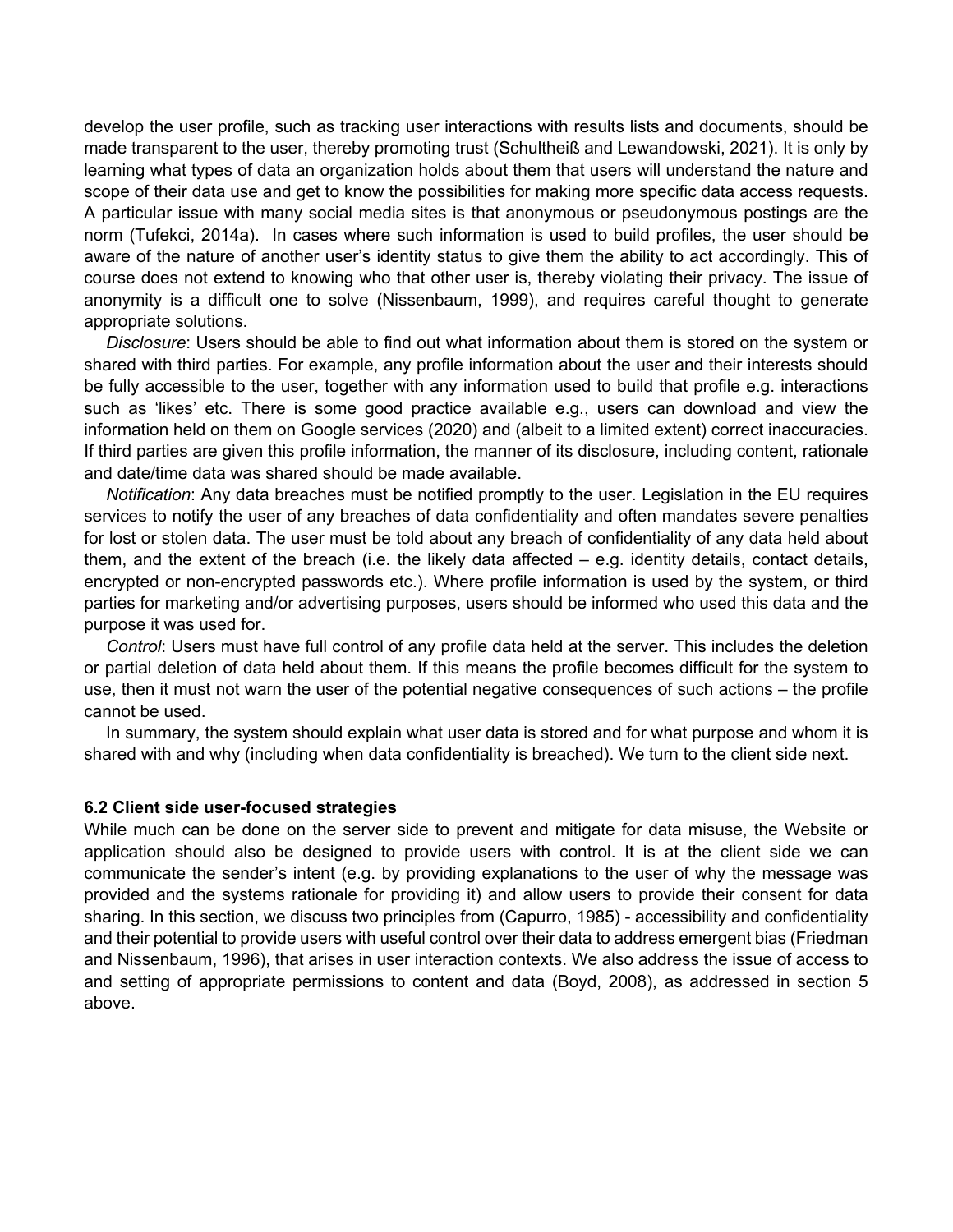#### *6.2.1 Principle of accessibility.*

Where possible and feasible, user profile data should be held at the client rather than the server. The application or software should not use this profile data to prevent access to or manipulate information seen by the user. User centered bias identified in user interaction (Baeza-Yates, 2018) can be used to guide the designer. These can emanate from data and algorithmic bias noted on the server side above, or self-selection bias from user activity.

*Data and Algorithmic bias*: It is important to pay attention to the way the documents are ranked and presented to the user. Any factors or attributes related to the user and used only at the client via context aware applications should not rely on a subset of factors. Where social factors are used, users must be made aware of when filtering has taken place (to alert them of a potential move into a 'filter bubble') or to provide users with an indication that information outside the filter is available (McKay *et al*, 2020). Individual results must be presented fairly and equally (e.g., particular results should not be emphasized or highlighted using different font and/or size, although we realize there is an advertising tension here). One way to do this is to provide explanations of URLs in retrieved results, that may provide information on the reliability of that source e.g. .org and .gov for medical information (Zimmerman et al, 2020).

Bozdag and van den Hoven (2015) survey a number of user interface design methods to address data and algorithmic bias based on a number of real-world applications and research. Munson and Resnick (2010) present ideas on how to encourage users to engage more widely with information than their own political viewpoint by presenting diverse political views to the user (liberal vs. conservative). They found diversity-seeking and challenge-averse users, the latter being more difficult to encourage. One way of encouraging users to examine different views is by presenting a visualization illustrating the effects of personalization on the information they can see (e.g. what information is shown to or prioritized for them and not other users). Another way might be to present two different sets of results (e.g. personalized for different viewpoints) side-by-side, to encourage the user to make up their own mind on the issue at hand (e.g. Parlia: http://www.parlia.com/). This method could also be used generally, showing personalized vs. non-personalized results. Xing et al. (2014) extend this idea further by showing results *not* found on Google searches in different conditions (e.g. when in a particular geographical location). Allowing the user to 'simulate' results by making personalization choices based on various different factors can allow them to see the impact of their searches in different contexts (and the effects of any filtering).

Other more complex visualizations can also be used. Nagulendra and Vassileva (2014) provide a view of who or what is in their filter bubble (any attribute or factor can be considered) and allows users to remove or add any attributes such as 'friends' in order to give users an opportunity to break out of their filter bubbles by viewing those they are currently in.

Kriplean *et al* (2012) and Freelon *et al* (2012) designed and built and interface that showed a comparison between a user's view on a subject and other views on the same subject. Users could manipulate a horizontal slider to indicate their views on an issue, encouraging them to list pros and cons of the argument. Results lists from different viewpoints can be laid side by side, and there are UI designs that could be used to alter these results lists given the interaction with the slide bar or evidence from the user's pros and cons. The design concept behind this is 'nudging', where users are encouraged to look at other perspectives (Kriplean *et al*, 2011). This concept needs to be used transparently rather than manipulatively (Susser *at al*, 2019a;2019b). Slide bars on various attributes or factors can be used as suggested by Faridani *et al* (2010) e.g., results lists, or a representation of results in a visualization can be changed by users through interaction with similar 'sliders,' to see what different information they are exposed to when they slide the bar. This could help the 'support, not persuade' design recommendation from a study on supporting the change if views in information interaction (McKay et al, 2020).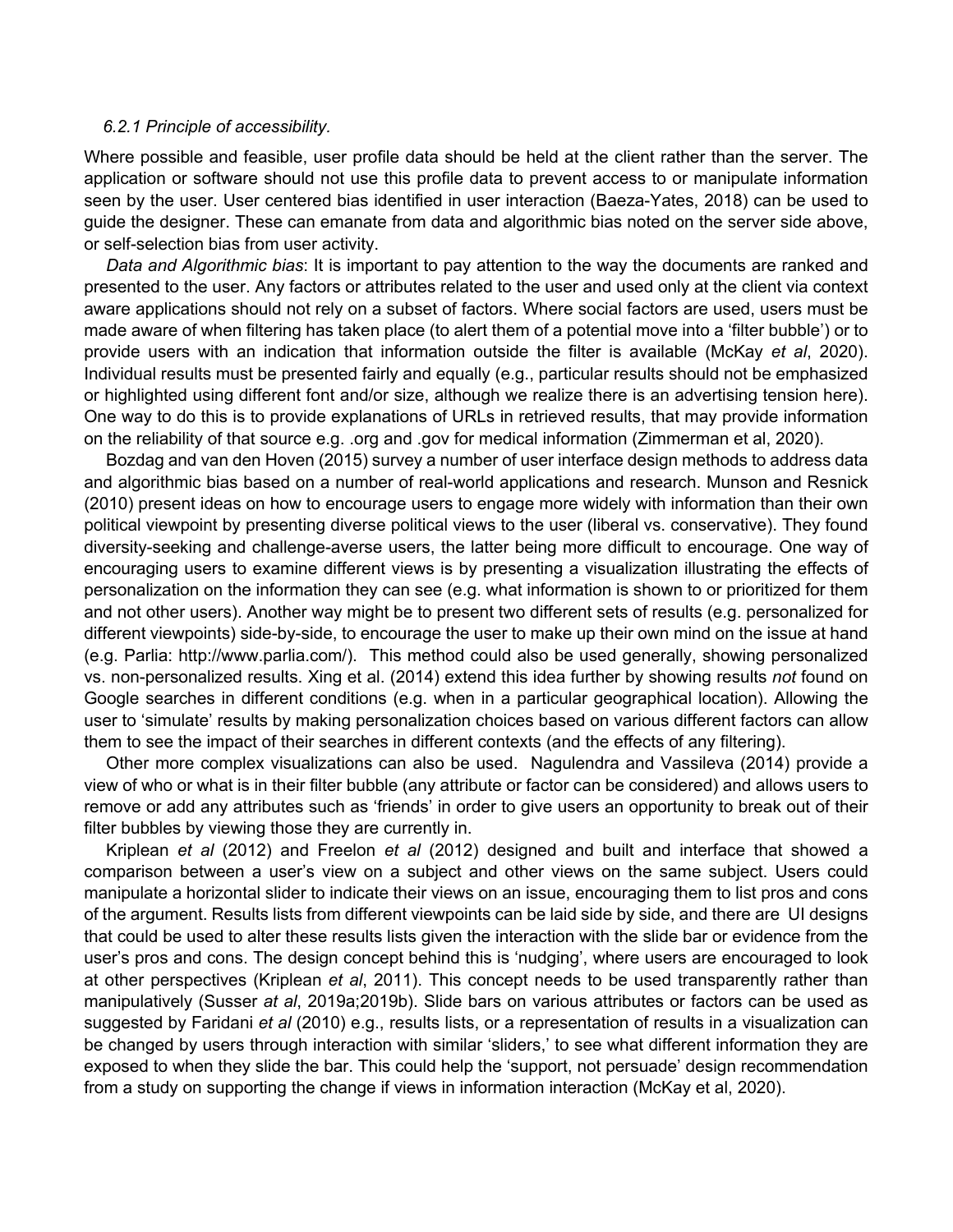One way to encourage nudging is to support information literate actions by designing information systems that support metacognition: allowing users to reflect on their own cognitive skills, thereby supporting critical thinking, creativity and learning (Kriplean *et at,* 2012). Smith and Rieh (2019) suggest this can be achieved by showing both bibliographic and inferential knowledge-context results. This has the advantage, once again, of handing control of the system to the user and potentially avoiding problems with manipulation or misuse. Getting users' to think about their actual needs rather than their wants is good practice.

*Self-Selection bias*: User interactions (or lack of them) can cause bias (Baeza-Yates, 2018) e.g. clicks/selections of results, mouse movements, eye movements, scrolling and panning activity etc. An example of this is users tending to choose documents that accord with their beliefs (Baeza-Yates, 2018). As noted above, user activity varies widely. Any personalization model that uses this evidence (on the assumption this information is held at the client only) should be used with care i.e. any context-aware application should avoid learning on a subset of attributes for factors.

Note that activity bias noted above could have an effect on the impact of any design decisions made at the interface i.e. users may or may not take advantage of the interface functions to the most useful effect. The potential for bias interaction is significant, whereby the effects of each individual bias examined above is exacerbated in an implemented system where all bias is present, creating a 'vicious cycle of bias' (Baeza-Yates, 2018). The issue is even more complex when cognitive bias are considered (Azzopardi, 2021). While there are no simple solutions to preventing bias, providing greater control and more information to the user encouraging meta-cognition thereby identifying bias could be the way forward (Smith and Rieh, 2019).

#### *6.2.2 Principle of confidentiality*

The principle of confidentiality can be achieved by considering both design and implementation decisions for the interface. Many of the design decisions mentioned above can also address confidentiality issues, as can the concept of nudging. Zimmerman et al. (2019) provide ideas on nudging by re-ranking, filtering and providing visual cues. The privacy principles outlined by Isaak and Hanna (2018) can also be used to guide design and implementation decisions. We end this section by discussing how confidentiality can be achieved through user control and notification, and system transparency as highlighted in section 5.

*Control*: User requests to stop tracking them must be adhered to. The user should be provided with control unless there are compelling reasons not to. Attempts by third parties to obtain user data must be stopped by locking down the client e.g. clicking on results should not lead to transfer of data i.e. to prevent the kind of third-party access issues outlined in section 3.3. This is to ensure contextual integrity. Users must be able to delete cookie and session data from their client, along with any results, document or query data held on the client application. Where gesture of assent techniques are used by the system or third parties, information to fulfill a knowledge gap should be meet irrespective of users agreement to the conditions set down. Privacy polices should be clearly stated in a language that the user can understand (Tsai *et al*, 2011).

*Notification*: Users must be informed of any requests to access the data residing on the client and must be asked to agree to any tracking (e.g. assent to cookies placed on a browser). They should be told what data will be stored, by whom and how it will be used. They should also be provided with easy and accessible ways of viewing and deleting it. Attempts to share user data with third parties must be notified to the user (giving them control – see above). Where possible, details of the source and the rationale for the request should be notified to the user to promote contextual integrity.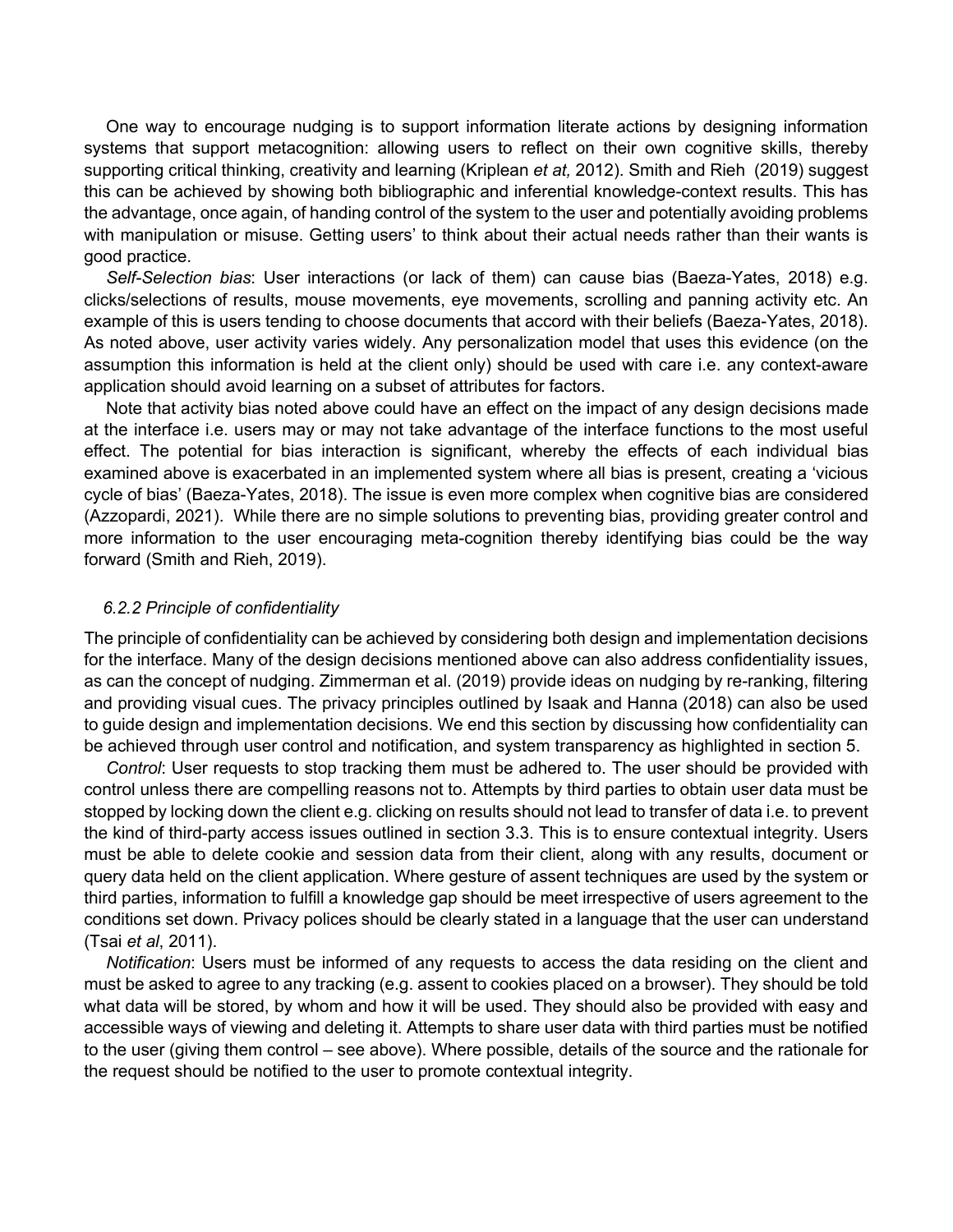*Transparency*: Where data and/or applications are placed on the user's client, they should be made aware of such events (by notification – see above). Users should be aware of any data collection mechanisms applied to the data on their client.

General implementation considerations should include isolating applications where possible to ensure data does not drift between them, thereby violating privacy through the back door. Simple security mechanisms should be adhered to (i.e. using https to secure communication in web applications rather than http).

#### **7 Conclusion**

We argue for a rebalancing of control in information systems; away from the system (the intermediary, the information system or related technology) and towards the user (recipient). The ideas first put forward by Paisley and Parker (1965) about receiver controlled communication systems need to be considered again in the light of recent events. The sender should not have control over the system; even in the case of personalized ads for example (where the sender is a key stakeholder, as they likely fund the ad), users should be given the agency to make meaningful, comprehensive choices about their targeting preferences. Current attempts by Web and social media giants to provide greater control (e.g. enhanced privacy controls) are laudable, but do not even begin to provide the full and unrestricted level of control that may be needed to re-gain users' trust (Nissenbaum, 2001) in these turbulent times of over-tracking, hyper-personalization, data breaches and misinformation. The related principle of transparency is also important; opacity in how systems work and, in particular, how and why certain information is presented can facilitate information misuse by providing user focused explanations. Conversely, transparency, particularly about why a user is seeing particular information can potentially help bridge the gulf between sender and recipient-oriented systems design. The introduction of technologies such as intelligent personal assistants (IPAs) and privacy concerns around them (Liao *et al,* 2019) only enhances an argument that returns control to the recipient.

We need to develop context-aware socio-technical systems (Fischer and Herrman, 2011) that return novel and unique results whilst adhering to the principles of contextual integrity. The results could be uncomfortable, challenging or opposite to the user's point of view. The Context-aware socio-technical systems should have awareness of the user's knowledge background, task and context. Moreover, through interactivity these systems should enable the user to obtain control over the information system. The recommendations we make for systems design in section 6 provide ideas for the community to think about. Both researchers interested in solving the problem and application designers faced with the real world problems outlined in section 3 need to consider these uses. Designers should also try to retain the benefits of technology as stated by Wiener (1954). A general approach is the move to explainable information systems, which is currently gaining traction in the search domain (Zhang *et al*, 2019). Research into de-personalization, filter bubbles and diversification in the context of search (Clarke *et al*, 2008; Bierig *et al*, 2019) and recommendation (Vrijenhoek *et al,* 2021) is also gaining attention in the field, with methods to address bias being developed (Yalcin and Bilge, 2021). Specific methods such as ensuring gender balance in music recommenders are emerging (Ferraro *et al*, 2021). We hope this paper starts a conversation about how best to prevent and mitigate information misuse by bringing as much control as possible back to the user (Paisley and Parker, 1965) – thereby helping to make information systems truly human-centered. We need to reach out to other disciplines such as sociology, psychology, government and politics with our ideas to address what has become a significant societal problem in misuse and misinformation avoiding piecemeal solutions (Bruns, 2018). By addressing this issue there is more chance that the idea of a receiver controlled information system first proposed by Paisley and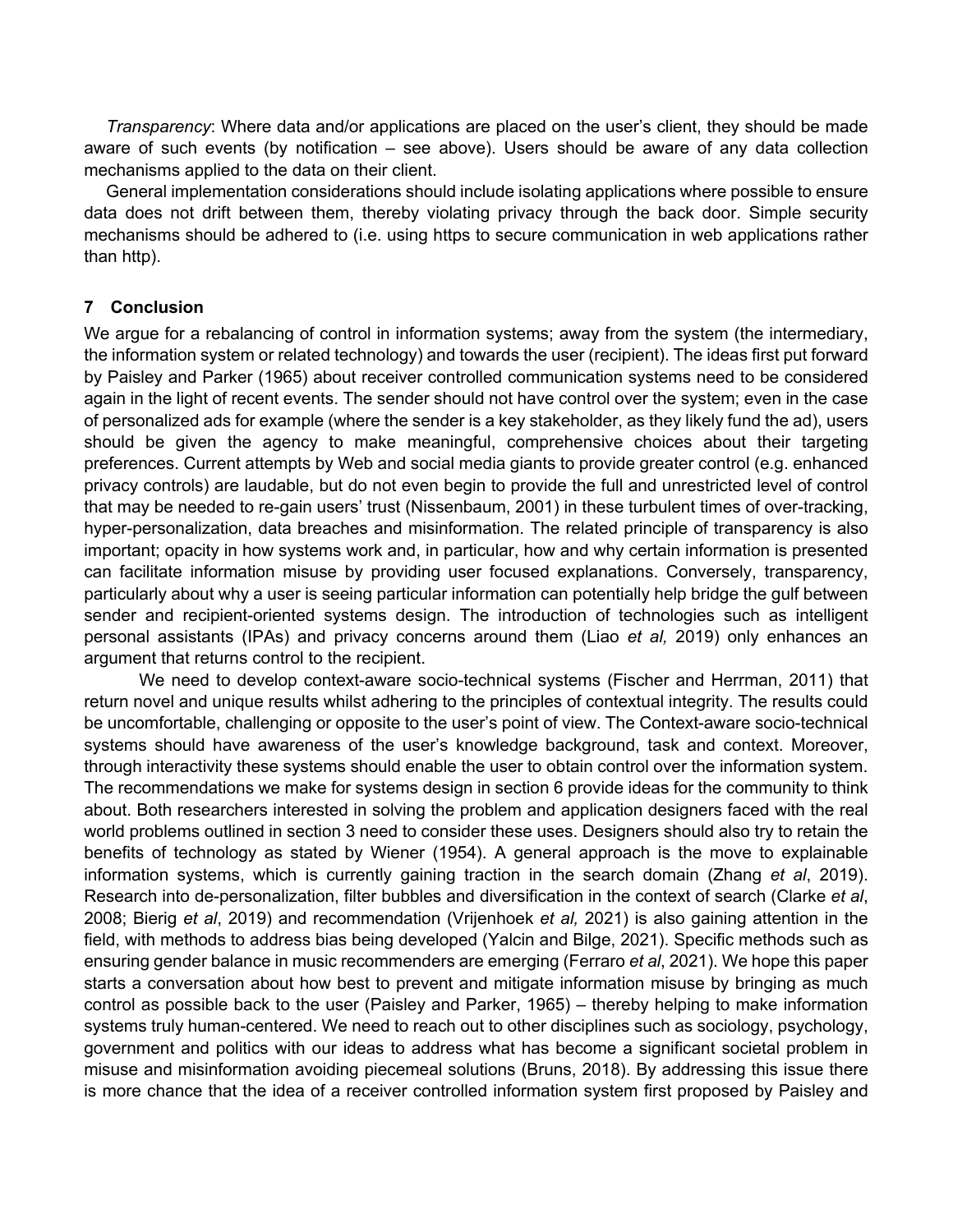Parker (1965) can be achieved, recognizing that there are significant barriers to actually implementing any ideas to achieve such an ethos in practice. We hope that this starts a conversation that will allow the development of methods leading to more equitable access to information (DiMaggio, P. and Hargittai , 2001; Lievrouw and Farb, 2003). To paraphrase Holmes (1974) we "have a duty to see that beneficial uses of the computer are fostered as much a duty to see that detrimental uses are avoided"

#### **REFERENCES**

- Acquisti, A., Brandimarte, L., & Loewenstein, G. (2015). Privacy and Human Behavior in the Age of Information. *Science*, Vol, 347 No. 6221. pp.509-514.
- Adam, R. (1991). Laws for the lawless: ethics in (information) science. *Journal of information science*. Vol. 17 No. 6. pp.357-372.
- Anderson, N. (2006). The ethics of using AOL search data. *Ars Technica*, August 23. https://arstechnica.com/uncategorized/2006/08/7578/
- Azzopardi, L. (2021). Cognitive biases in search: a review and reflection of cognitive biases in Information Retrieval. In Elsweiler, D., Joho, H. Kando, N. & Smith, C. (Eds.) *Proceedings of the 2021 Conference on Human Information Interaction and Retrieval (CHIIR 2021)*, pp. 27-37.
- Baeza-Yates, R. (2018). Bias on the web. *Communications of the ACM*. Vol. 61 No. 6. pp.54-61.
- Baltrunas, L., Ludwig, B. and Ricci, F. (2011). Matrix factorization techniques for context aware recommendation. In Jannach, D. and Admavicius, G. (Ed.s), RecSys'11: *Proceedings of the fifth ACM conference on Recommender systems.* pp. 301-304.
- Barbaro, M., Zeller, T. and Hansell, S. (2006). A face is exposed for AOL searcher no. 4417749. *New York Times*, August 2006. p.8. https://www.nytimes.com/2006/08/09/technology/09aol.html
- Belkin, N.J., and Robertson, S.E. (1976a). Some ethical and political implications of theoretical research in information science. In: Martin, S.K, *Proceedings of the 39th ASIS Annual Meeting*. pp.14-23.
- Belkin, N.J., and Robertson, S.E. (1976b). Information Science and the phenomenon of information. *Journal of the American Society for Information Science*, Vol. 27 No. 4. pp.197-204.
- Belkin, N.J. and Croft, W.B. (1992). Information filtering and information retrieval: two sides of the same coin. *Communications of the ACM*. Vol. 35 No. 12. pp.29-38
- Bennett, J. and Lanning, S. (2007). The netflix prize. In: Bennett, J. Eklan, C., Liu, B., Smyth, P. and Tikk, D. *Proceedings of KDD cup and workshop* 2007. 12 August 2007.
- Bierig, R. and Caton, S., 2019. Special issue on de-personalisation, diversification, filter bubbles and search. *Information Retrieval Journal*. Vol. 22 No. 5. pp.1-3.
- Blanke, T. (2005). Ethical subjectification and search engines: ethics reconsidered. *The International Review of Information Ethics*, Vol. 3, pp.33-38.
- Blizard, T. and Livic, N. (2012). Click-fraud monetizing malware: A survey and case study. In Arrott, A. (Ed). *7th International Conference on Malicious and Unwanted Software*. pp. 67-72.
- DiMaggio, P. & Hargittai, E. (2001). From the 'digital divide' to 'digital inequality': Studying Internet use as penetration increases. *Princeton: Center for Arts and Cultural Policy Studies, Woodrow Wilson School, Princeton University*, Vol. 4. No. 1, 4-2.
- Bond, R.M., Fariss, C.J., Jones, J.J., Kramer, A.D., Marlow, C., Settle, J.E. and Fowler, J.H. (2012). A 61-million-person experiment in social influence and political mobilization. *Nature*, Vol. 489 No. 7415. pp.295.
- Boyd, D. (2008). Putting privacy settings in the context of use (in Facebook and elsewhere). *Apophenia* Available on: http://www.zephoria.org/thoughts/archives/2008/10/ 22/putting\_privacy.html (Accessed: 23<sup>rd</sup> June 2021).
- Bozdag, E. and van den Hoven, J. (2015). Breaking the filter bubble: democracy and design. *Ethics and Information Technology*, Vol. 17 No. 4. pp.249-265.
- Brandimarte, L., Acquisti, A., & Loewenstein, G. (2013). Misplaced Confidences: Privacy and the Control Paradox. *Social Psychological and Personality Science*, Vol. 4, No. ), pp.340-347.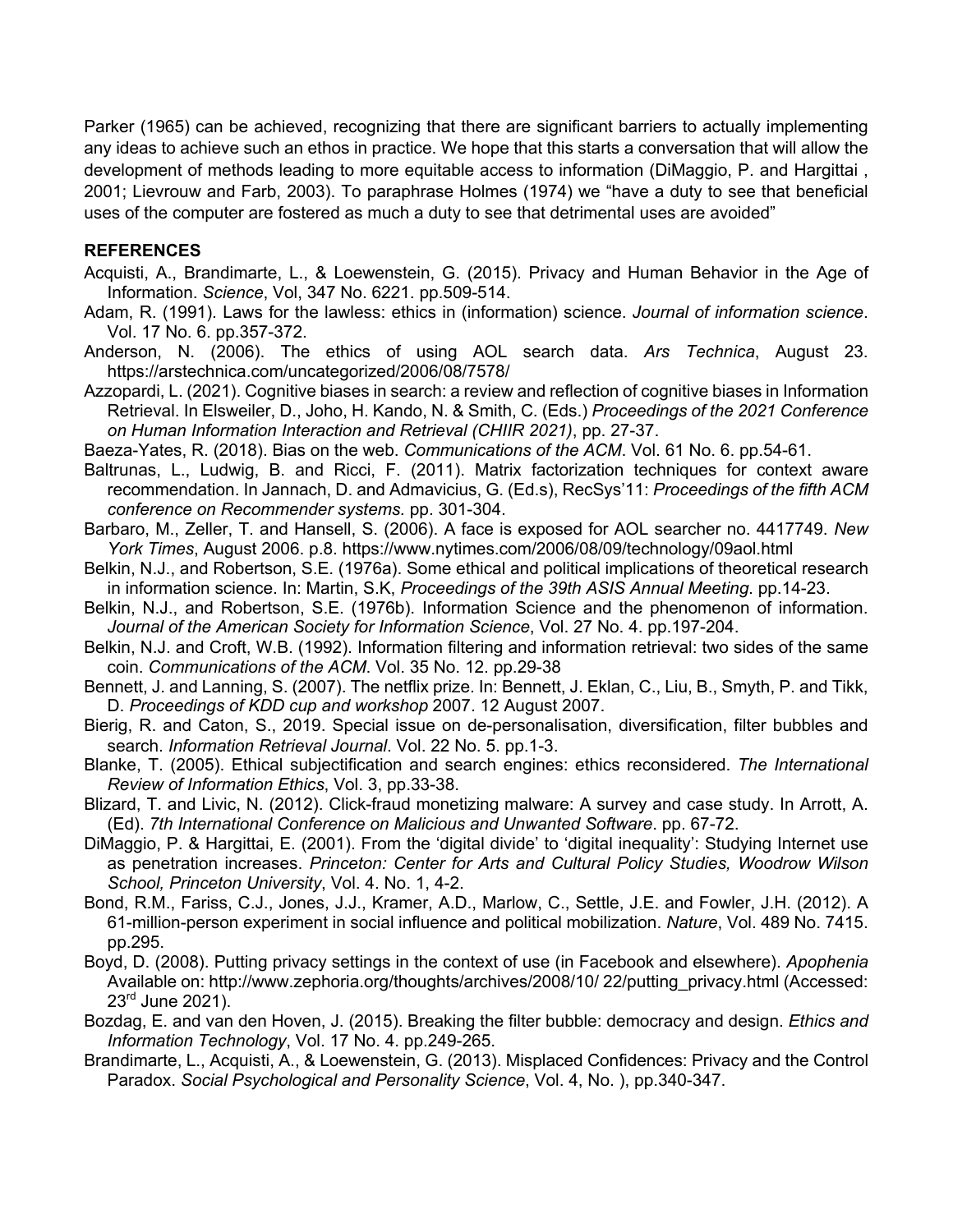- Bruns, A., (2018). Facebook shuts the gate after the horse has bolted, and hurts real research in the process. *Internet Policy Review*, Vol. 25. https://tinyurl.com/urxcx497 (Accessed: 23rd June 2021).
- Capurro, R. (1985). Moral issues in information science. *Journal of information science*, Vol. 11 No. 3. pp.113-123.
- Clarke, C.L., Kolla, M., Cormack, G.V., Vechtomova, O., Ashkan, A., Büttcher, S. & MacKinnon, I. (2008). Novelty and diversity in information retrieval evaluation. In: Myaeng, S.M., Oard, D.W. & Sebastiani, F. (Eds.), *Proceedings of the 31st annual international ACM SIGIR conference on Research and development in information retrieval (SIGIR 2008)*, pp.659-666.
- Dave, V., Guha, S. and Zhang, Y. (2013). Viceroi: Catching click-spam in search ad networks. In Gligor V. and Yung, M. *Proceedings of the 2013 ACM SIGSAC conference on Computer & communications security*. pp. 765-776.
- Davidson, T., Bhattacharya, D. and Weber, I. (2019). Racial bias in hate speech and abusive language detection datasets. In: Prabhakaran,V., Roberts, S.T., Tetreault, J. and Waseem, Z. (Eds.), *Proceedings of the Third Workshop on Abusive Language Online, Association for Computational Linguistics*, pp.25–35.
- Diaz, A. (2008). Through the Google goggles: Sociopolitical bias in search engine design. In: Spink, A, and Zimmer, M (Eds.), *Web search - Multidisciplinary Perspectives,* Springer, Berlin, Heidelberg, pp. 11-34.
- Epstein, R. and Robertson, R.E. (2013). Democracy at risk: Manipulating search rankings can shift voters' preferences substantially without their awareness. In *25th annual meeting of the Association for Psychological Science, Washington D.C. May 2013*.
- Ferraro, A., Serra, A. & Bauer, C. (2021). Break the Loop: Gender Imbalance in Music Recommenders. In Elsweiler, D., Joho, H. Kando, N. & Smith, C. *Proceedings of the 2021 Conference on Human Information Interaction and Retrieval (CHIIR '21),* pp.249-254.
- European Union. (2016). General Data Protection Regulation. https://tinyurl.com/yygvb6co
- Faridani, S., Bitton, E., Ryokai, K. and Goldberg, K. (2010). Opinion space: a scalable tool for browsing online comments. In Brewster, S. and Bodker, S. (Ed.s). CHI'13: *Proceedings of the SIGCHI Conference on Human Factors in Computing Systems.* pp. 1175-1184).
- Fischer, G. and Herrmann, T. (2011). Socio-technical systems: a meta-design perspective. *International Journal of Sociotechnology and Knowledge Development.* Vol. 3 No. 1. pp.1-33.
- Flaxman, S., Goel, S. and Rao, J.M., 2016. Filter bubbles, echo chambers, and online news consumption. *Public opinion quarterly*, Vol. 80 No. S1. pp.298-320.
- Freelon, D.G., Kriplean, T., Morgan, J., Bennett, W.L. and Borning, A. (2012). Facilitating diverse political engagement with the living voters guide. *Journal of Information Technology & Politics*, Vol. 9 No. 3. pp.279-297.
- Friedman, B., and Nissenbaum, H. 1996. Bias in computer systems. *ACM Transactions on Information Systems,* Vol. 14 No. 3, pp.330–347.
- Goldman, E. (2008). Search engine bias and the demise of search engine utopianism. In: Spink, A, and Zimmer, M (Eds.), *Web search - Multidisciplinary Perspectives,* Springer, Berlin, Heidelberg, pp. 121- 133.
- Google. (2020). Manage your information. https://tinyurl.com/yx9f5vlk (Accessed: 23<sup>rd</sup> June 2021).
- Goker, A., Myrhaug, H. and Bierig, R. (2009). Context and information retrieval. In Goker, A. and Davies, J. (Ed.s). *Information retrieval: Searching in the 21st century*. Wiley, London, pp.131-57.
- Goker, A. and He, D. (2003). Personalization via collaboration in web retrieval systems: A context based approach. ASIST 2003: *Proceedings of the American Society for Information Science and Technology*, Vol. 40 No. 1. pp.357-365.
- Guess, A., Nyhan, B., Lyons, B. and Reifler, J. (2018). Avoiding the echo chamber about echo chambers. *Knight Foundation White Paper*. https://tinyurl.com/ydfu6vby.
- Haider, J., and Sundin, O. (2019). Invisible Search and Online Search Engines: The ubiquity of search in everyday life. Routledge.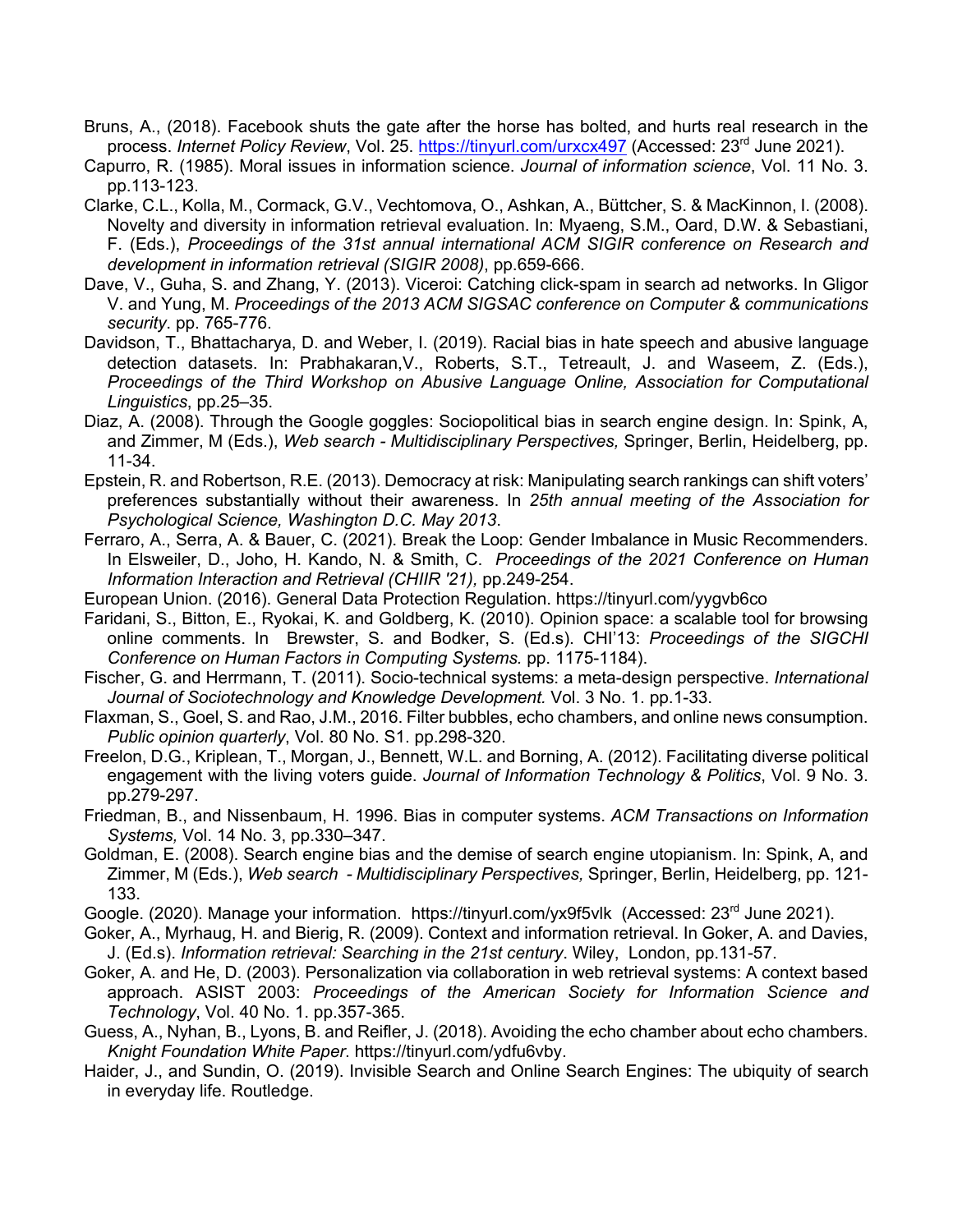- Haim, M., Graefe, A. and Brosius, H.B., 2018. Burst of the filter bubble? Effects of personalization on the diversity of Google News. *Digital journalism*, Vol. 6 No. 3. pp.330-343.
- Halavais, A. (2017). Search engine society. John Wiley & Sons, Hoboken, N.J.
- Himma, K.E. and Tavani, H.T. eds. (2008). *The handbook of information and computer ethics*. Wiley, Hoboken, NJ.
- Hinman, L.M. (2005) Esse est indicato in Google: Ethical and political issues in search engines. *The International Review of Information Ethics*, Vol. 3, pp.19-25.
- Hinman, L.M. (2008). Searching ethics: The role of search engines in the construction and distribution of knowledge. In: Spink, A, and Zimmer, M. (Eds.), *Web search - Multidisciplinary Perspectives*. Springer, Berlin, Heidelberg, pp. 67-76.
- Holmes, W.N. (1974). The social implications of the Australian Computer Society. *The Australian Computer Journal*, Vol. 6, No. 3, pp.124-128.
- IEEE-USA. (2018). *Digital Personal Privacy, Awareness and Control*. https://ieeeusa.org/wpcontent/uploads/2018/08/DigitalPrivacy0618.pdf
- Ingwersen, P. (1992). *Information retrieval interaction*. Taylor Graham, London.
- Ingwersen, P. and Järvelin, K. (2006). *The turn: Integration of information seeking and retrieval in context*. Springer Science & Business Media, The Netherlands.
- Introna, L. D., & Nissenbaum, H. (2000a). Shaping the Web: Why the politics of search engines matters. *The Information society,* Vol. 16 No. 3, pp.169-185.
- Introna, L. and Nissenbaum, H., (2000b) Defining the web: The politics of search engines. *Computer*, Vol. 33 No. 1, pp.54-62.
- Isaak, J. and Hanna, M.J. (2018). User Data Privacy: Facebook, Cambridge Analytica, and Privacy Protection. *Computer*. Vol .51, No. 8. pp.56-59.
- Jansen, B.J., Spink, A., Bateman, J and Saracevic, T. (1998). Real life information retrieval: a study of user queries on the Web. *SIGIR Forum. Vol.* 32 No. 1. pp.5-17.
- Kay, J. (2006). Scrutable adaptation: because we can and must. In: Wade, V. Ashman, H. & Smyth, B. (Eds.).*Proceedings of the 4th International Conference on Adaptive hypermedia and adaptive webbased systems* (AH 2006), Springer-Verlag, Berlin, pp. 11–19..
- Kay, J., Kummerfeld, B., Lauder, P. (2003). Managing private user models and shared personas. In: Cheverst, K, De Carolis, B. & Kruger, A. (Eds.). *Proceedings of Workshop on user modelling for ubiquitous computing, 9th international conference on user modeling (UM 2003),* pp. 1–11.
- Kramer, A.D., Guillory, J.E. and Hancock, J.T. (2014). Experimental evidence of massive-scale emotional contagion through social networks. In: Fiske, T. (Ed.). *Proceedings of the National Academy of Sciences*, Vol. 111. No. 24. pp.8788-8790.
- Kokolakis, S. (2017). Privacy attitudes and privacy behaviour: A review of current research on the privacy paradox phenomenon. *Computers & Security*, Vol. 64, pp.122-134.
- Kosinski, M., Stillwell, D. and Graepel, T. (2013). Private traits and attributes are predictable from digital records of human behavior. In: Wachter, K. (Ed). *Proceedings of the National Academy of Sciences*. Vol. 110 No. 15. pp.5802-5805.
- Kostrewski, B.J. and Oppenheim, C. (1979). Ethics in information science. *Journal of information science*, Vol. 1 No. 5. pp.277-283.
- Kriplean, T., Toomim, M., Morgan, J.T., Borning, A. and Ko, A.J. (2011). REFLECT: Supporting active listening and grounding on the Web through restatement. In Bardram, J. and Ducheneaut, N. (Eds.). CSCW'11: *Proceedings of the Conference on Computer Supported Cooperative Work, Hangzhou, China*.
- Kriplean, T., Morgan, J., Freelon, D., Borning, A. and Bennett, L. (2012). Supporting reflective public thought with considerit. In Proceedings of the ACM 2012 conference on Computer Supported Cooperative Work. pp.265-274.
- Lawrence, S. and Giles, C.L. (1998). Searching the world wide web. *Science*, Vol. 280 No. 536., pp.98- 100.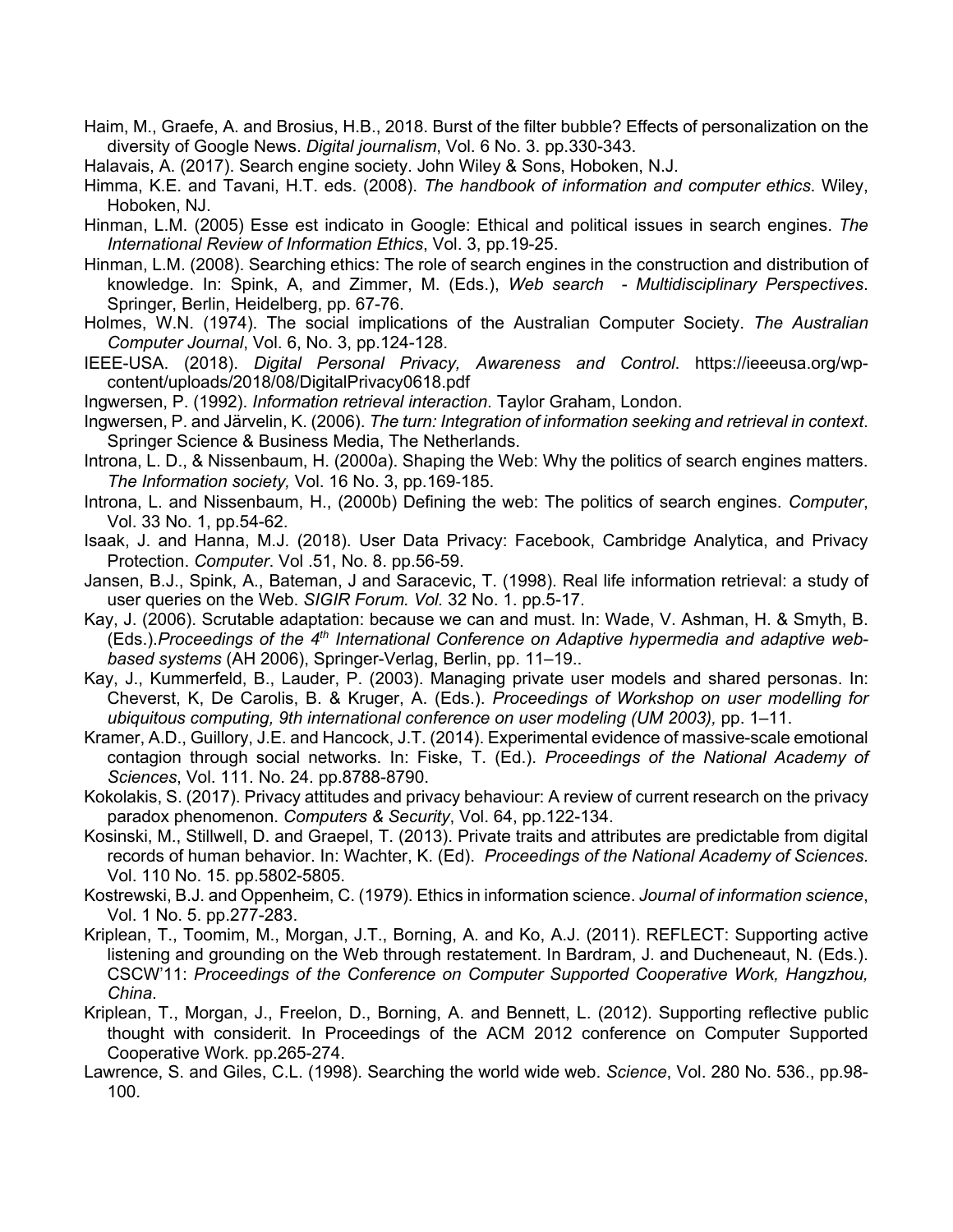- Lewandowski, D. (2017). Is Google Responsible for Providing Fair and Unbiased Results? In M. Taddeo & L. Floridi (Eds.), *The Responsibilities of Online Service Providers*, Springer International Publishing, N.Y., pp. 61-77.
- Lewandowski, D. and Sünkler, S. (2019). What does Google recommend when you want to compare insurance offerings? *Aslib Journal of Information Management*, Vol. 71 No 3, pp.310–324.
- Lewis, K., Kaufman, J., Gonzalez, M., Wimmer, A., & Christakis, N. (2008). Tastes, Ties, and time: A new social network dataset using Facebook. com. *Social Networks*, Vol. 30 No 4, pp.330–342.
- Lev-On, A. (2008). The democratizing effects of search engine use: On chance exposures and organizational hubs. In: Spink, A, and Zimmer, M (Eds.). *Web search - Multidisciplinary Perspectives*. Springer, Berlin, Heidelberg, pp. 135-149.
- Libert, T. (2015). Privacy implications of health information seeking on the Web. *Communications of the ACM*. Vol. 58 No. pp.68-77.
- Lievrouw, L. A. and Farb, S. E. (2003). Information and equity. *Annual Review of Information Science and Technology*, Vol 37 No 1, 499-540.
- Lops, P., De Gemmis, M. and Semeraro, G. (2011). Content-based recommender systems: State of the art and trends. In Ricci, F., Shapria, B and Kantor, P.B. (Ed.s). *Recommender systems handbook*. Springer, Boston, MA. pp. 73-105.
- Mager, A. (2012). Algorithmic ideology: How capitalist society shapes search engines. *Information, Communication & Society*, Vol 15 No 5, pp.769-787.
- Martey, R.M. (2008). Exploring gendered notions: Gender, job hunting and web searches. In: Spink, A, and Zimmer, M. (Eds.). *Web search - Multidisciplinary Perspectives*, Springer, Berlin, Heidelberg, pp. 51-65.
- Mayer, J.R., Narayanan, A. (2011). Do not track *iab/w3c/ietf position paper*. Tech. rep., W3C, available at: https://www.iab.org/wp-content/IAB-uploads/2011/03/jonathan\_mayer.pdf (accessed 24th June 2021)
- McKay, D., Makri, S., Gutierrez-Lopez, M., MacFarlane, A., Missaoui, S., Porlezza, C. and Cooper, G., (2020). We are the Change that we Seek: Information Interactions During a Change of Viewpoint. In Arapakis, I., Hoeber, O, & Lopatovska, I. (Eds.). *Proceedings of the 2020 Conference on Human Information Interaction and Retrieval*, ACM, N.Y. (pp. 173-182).
- Moe, K.K., Jensen, J.M. and Larsen, B. (2007). A qualitative look at eye-tracking for implicit relevance feedback. In *Proceedings of the Workshop on Context-Based Information Retrieval*. Vol. 326. pp.36- 47.
- Mountain, D. and MacFarlane, A., 2007. Geographic information retrieval in a mobile environment: evaluating the needs of mobile individuals. *Journal of information science*, Vol. 33 No. 5, pp.515-530.
- Munson, S.A. and Resnick, P. (2010). Presenting diverse political opinions: how and how much. In Fitzpatrick, G., Hudson, S., Edwards, K. and Rodden, T. (Ed.s). CHI'10: *Proceedings of the SIGCHI conference on human factors in computing systems.* pp.1457-1466.
- Nagulendra, S. and Vassileva, J. (2014). Understanding and controlling the filter bubble through interactive visualization: a user study. In Almeida, V. and Herder, E. (Ed.s). HT'14: *Proceedings of the 25th ACM conference on Hypertext and social media*. pp. 107-115.
- Narayanan, A. and Shmatikov, V. (2006). How to break anonymity of the netflix prize dataset. arXiv preprint cs/0610105.
- Nissenbaum, H. (1997). Toward an approach to privacy in public: Challenges of information technology. *Ethics & Behavior*, Vol 7 No 3, pp.207-219.
- Nissenbaum, H. (1998). Protecting privacy in an information age: The problem of privacy in public. *Law and Philosophy*, Vol. 17, pp.559-596.
- Nissenbaum, H. (1999). The meaning of anonymity in an information age. *The Information Society*, Vol 15 No 2, pp.141-144.
- Nissenbaum, H. (2001). Securing trust online: Wisdom or oxymoron. *Boston University Law Review*, Vol 81, pp.635.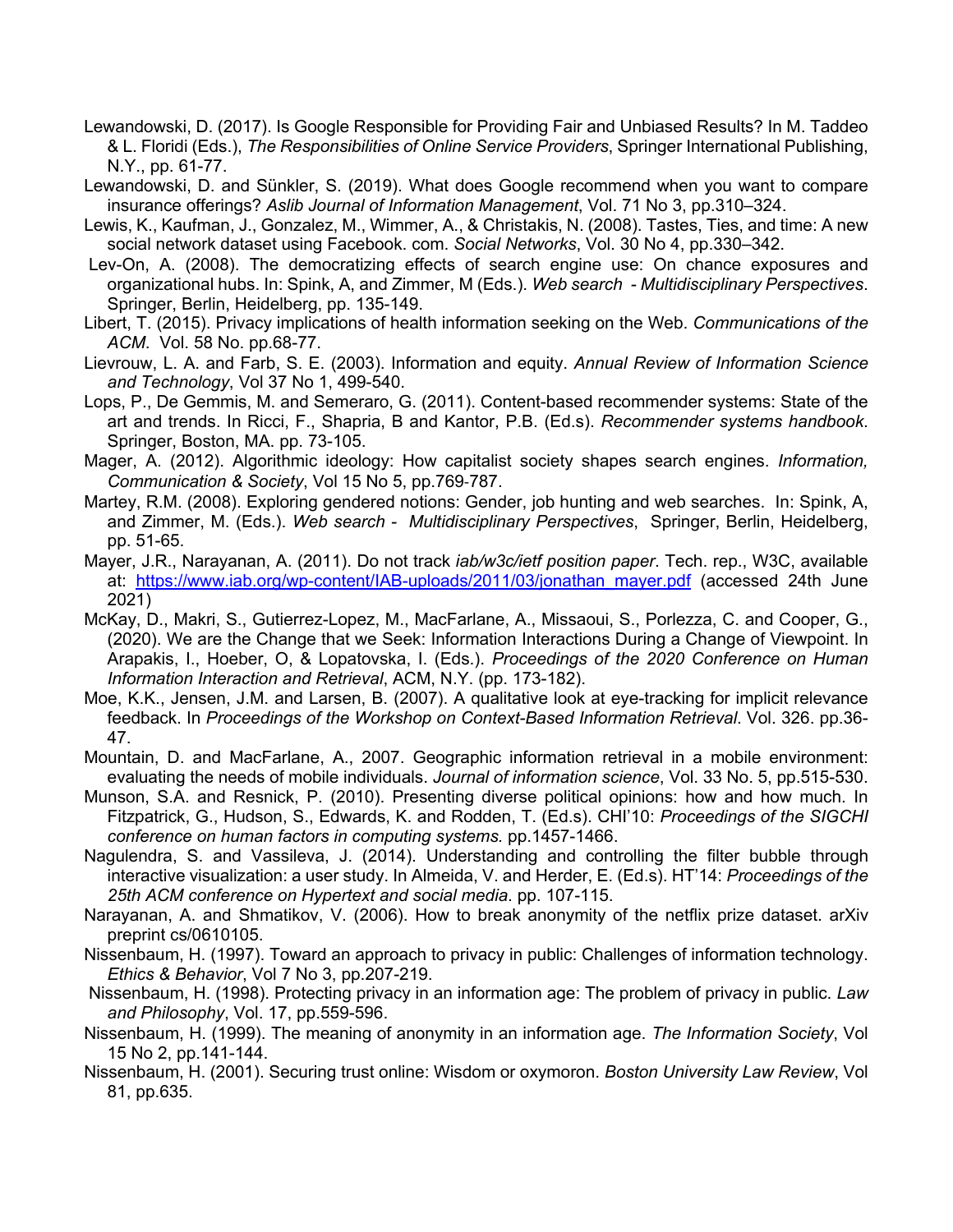Nissenbaum, H. (2004). Privacy as contextual integrity. *Washington Law Review*, Vol 79 No 1, pp.119- 157.

Nissenbaum, H. (2011). A contextual approach to privacy online. *Daedalus*, Vol 140 No 4, pp.32-48.

- Nissenbaum, H. (2020). Privacy in context: Technology, Policy, and the Integrity of Social Life. Stanford University Press, Redwood City, CA.
- Noble, S.U. (2018). Algorithms of Oppression: How Search Engines Reinforce Racism. New York University Press, N.Y.
- Pariser, E. (2011). *The filter bubble: What the Internet is hiding from you*. Penguin UK.
- Paisley, W. J., & Parker, E. B. (1965). Information retrieval as a receiver-controlled communication system. In Heilprin, L.B. (Ed.) *Proceedings of the Symposium on Education for Information Science* pp. 23-31.
- Pouyanfar, S., Sadiq, S., Yan, Y., Tian, H., Tao, Y., Reyes, M.P., Shyu, M.L., Chen, S.C. and Iyengar, S.S. (2019). A survey on deep learning: Algorithms, techniques, and applications. *ACM Computing Surveys*, Vol. 51 No. 5. 92.
- Ricci, F., Rokach, L. and Shapira, B. (2011). Introduction to recommender systems handbook. In Ricci, F., Shapria, B and Kantor, P.B. (Ed.s). *Recommender systems handbook*. Springer, Boston, MA. pp. 1-35.
- Rieder, B. (2005) Networked control: Search engines and the symmetry of confidence. *The International Review of Information Ethics,* Vol 3, pp.26-32.
- Robertson, S.E. and Jones, K.S. (1976). Relevance weighting of search terms. *Journal of the American Society for Information science*, Vol. 27 No. 3. pp.129-146.
- Robertson, S.E., Walker, S., Jones, S., Hancock-Beaulieu, M.M. and Gatford, M. (1995). Okapi at TREC-3. *Nist Special Publication Sp, 109*, pp.109-126.
- Robertson, R.E., Jiang, S., Joseph, K., Friedland, L., Lazer, D. and Wilson, C., 2018. Auditing partisan audience bias within google search. *Proceedings of the ACM on Human-Computer Interaction*, Vol 2 Article 148, pp.1-22.
- Schroeder, R. (2014). Does Google shape what we know? *Prometheus*, Vol. 32, No. 2, pp.145-160.
- Shannnon, C.E. (1948). A Mathematical Theory of Communication. *Bell System Technical Journal*. Vol. 27 No.3. pp.379-423.
- Shannon, C. E. (1956). The bandwagon. IRE Transactions on Information Theory, Vol 2 No 1, 3.
- Shani, G. and Gunawardana, A. (2011). Evaluating recommendation systems. . In Ricci, F., Shapria, B and Kantor, P.B. (Ed.s). *Recommender systems handbook*. Springer, Boston, MA. pp. 257-297.
- Shen, X., Tan, B. and Zhai, C. (2007). Privacy protection in personalized search. *SIGIR Forum.* Vol. 41. No. 1. pp.4-17.
- Shipman, T. (2016). *All out war: the full story of how Brexit sank Britain's political class*. Harper Collins UK.
- Silverstein, C., Hannes, M., Henzinger, M. and Moricz, Michael. (1999). Analysis of a very large web search engine query log. *SIGIR Forum. Vol.* 33 No. 1. pp.6-12.
- Smith, C.L. and Rieh, S.Y. (2019). Knowledge-Context in Search Systems: Toward Information-Literate Actions. In Azzopardi, L., Halvey, M., & Ruthven, I. (Ed.s). CHIIR'19: *Proceedings of the 2019 Conference on Human Information Interaction and Retrieval*. pp. 55-62.
- Spirin, N. and Han, J. (2012). Survey on web spam detection: principles and algorithms. *ACM SIGKDD explorations newsletter.* Vol. 13 No. 2. pp.50-64.
- Schultheiß, S. & Lewandowski, D. (2021). Misplaced trust? The relationship between trust, ability to identify commercially influenced results, and search engine preference. *Journal of Information Science*. https://doi.org/10.1177/01655515211014157 (accessed 24th June 2021).
- Stanford Encyclopedia of Philosophy. (2016). *Search Engines and Ethics*. https://plato.stanford.edu/entries/ethics-search/ (accessed 24th June 2021).
- Susser, D., Roessler, B. and Nissenbaum, H. (2019a). Online manipulation: Hidden influences in a digital world. *Georgetown Law Technology Review*. Vol 4 No 1, pp1-45.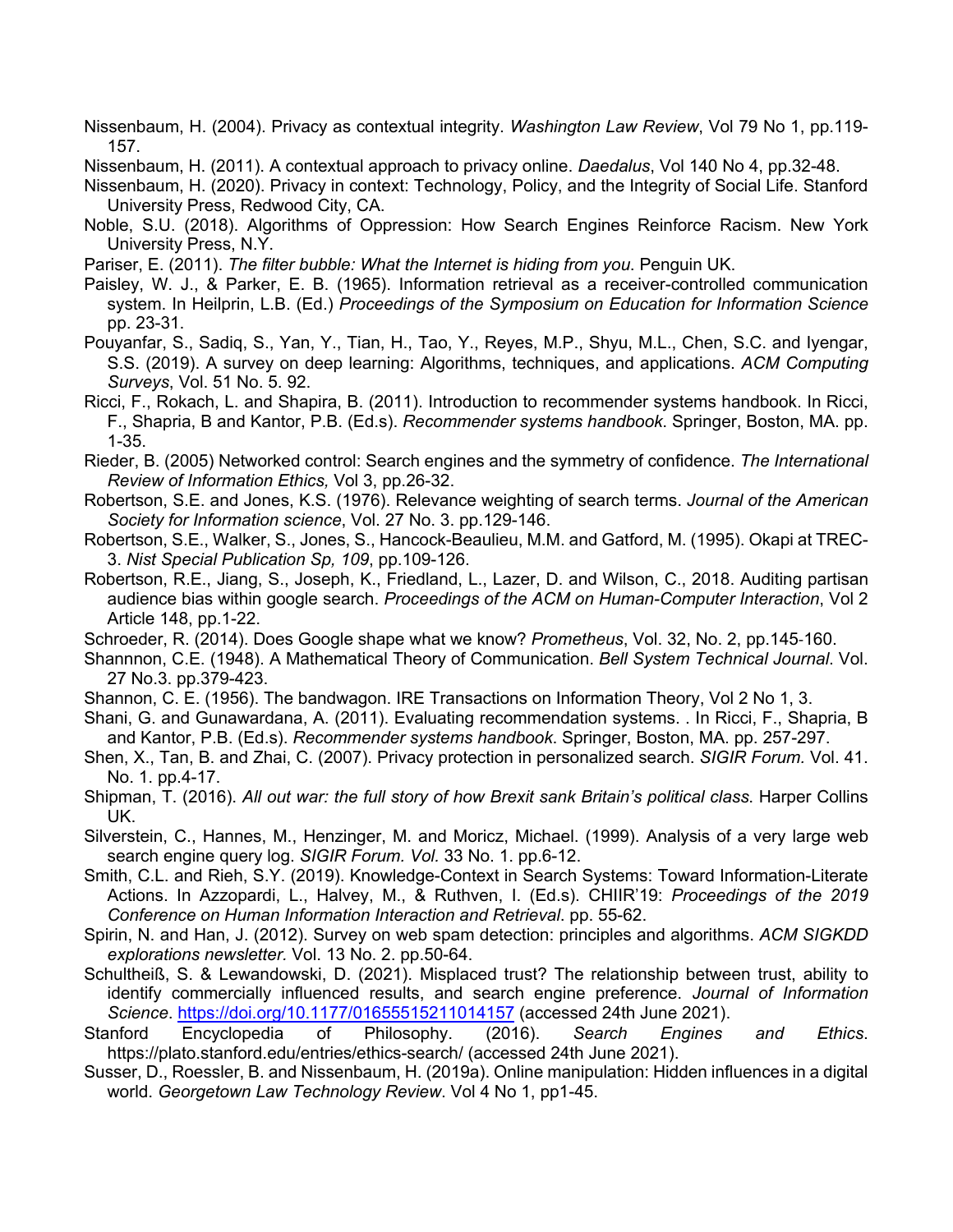- Susser, Daniel; Roessler, Beate; Nissenbaum, Helen (2019b). Technology, autonomy, and manipulation, Internet Policy Review, 8(2), https://policyreview.info/articles/analysis/technology-autonomy-andmanipulation (accessed 24th June 2021).
- Tamine-Lechani, L., Boughanem, M. and Zemirli, N. (2008). Personalized document ranking: Exploiting evidence from multiple user interests for profiling and retrieval. *Journal of Digital Information Management*. Vol. 6 No.5. pp.354-365.
- Tavani, H.T. (2005). Search engines, personal information and the problem of privacy in public. *The International Review of Information Ethics*, Vol. 3, pp.39-45.
- Toch, E., Wang, Y. and Cranor, L.F. (2012). Personalization and privacy: a survey of privacy risks and remedies in personalization-based systems. *User Modeling and User-Adapted Interaction*, Vol 22 No 1-2, pp.203-220.
- Tsai, J.Y., Egelman, S., Cranor, L. and Acquisti, A. (2011). The effect of online privacy information on purchasing behavior: An experimental study. *Information systems research*, Vol 22 No 2, pp.254-268.
- Tufekci, Z. (2014a). Engineering the public: Big data, surveillance and computational politics. *First Monday*, Vol. 19 No. 7. https://firstmonday.org/article/view/4901/4097
- Tufekci, Z. (2014b). Big questions for social media big data: Representativeness, validity and other methodological pitfalls. In Adar, E. & Resnick, P. (Eds.). *Proceedings of the 8th International AAAI Conference on Web and Social Media,* Vol. 8 No. 1, Available on: https://ojs.aaai.org/index.php/ICWSM/article/download/14517/14366 (accessed 24th June 2021).
- Tufekci, Z. (2015). Algorithmic harms beyond Facebook and Google: Emergent challenges of computational agency. *Colorado Technology. Law Journal*. Vol. 13 No. 2. pp.203-237.
- Tufekci, Z. (2018). YouTube, the great radicalizer. The New York Times, 10 March. https://www.nytimes.com/2018/03/10/opinion/sunday/youtube-politics-radical.html
- Van Couvering, E. (2007). Is relevance relevant? Market, science, and war: Discourses of search engine quality. *Journal of Computer-Mediated Communication*, Vol 12 No 3, 866-887.
- Van Couvering, E. (2008). The history of the Internet search engine: Navigational media and the traffic commodity. In: Spink, A, and Zimmer, M (Eds.). *Web search - Multidisciplinary Perspectives*. Springer, Berlin, Heidelberg, pp.177-206.
- Verma, I.M. (2014). Editorial expression of concern: experimental evidence of massive-scale emotional contagion through social networks. *Proceedings of the National Academy of Sciences of the United States of America*. Vol. 111 No. 29. pp.10779-10779.
- Wang, Y., Kobsa, A. (2007). Respecting users' individual privacy constraints in web personalization. In: Conati, C., McCoy, K., Paliouras, G. (Eds.). *Proceedings of 11th international conference on user modeling (UM07),* Springer-Verlag, Berlin–Heidelberg–New York, pp.157–166.
- Weideman, M. (2009). *Website visibility: the theory and practice of improving rankings*. Chandos, Oxford, UK.
- Welp, C. and Machill, M., 2005. Code of Conduct Transparency in the Net: Search Engines. *The International Review of Information Ethics*, Vol 3, pp.18.
- Wiener, N., (1954). *The Human Use of Human Beings: Cybernetics and Society*. Garden City, New York.
- Vrijenhoek, S., Kaya, M., Metoui, N., Möller, J., Odijk, D., & Helberger, N. (2021). Recommenders with a Mission: Assessing Diversity in News Recommendations. In Elsweiler, D., Joho, H. Kando, N. & Smith, C. (Eds.) *Proceedings of the 2021 Conference on Human Information Interaction and Retrieval (CHIIR 2021)*, pp.173-183.
- Xing, X., Meng, W., Doozan, D., Feamster, N., Lee, W. and Snoeren, A.C. (2014). Exposing inconsistent web search results with bobble. In Faloutsos, M. and Kuzmanovic, A. (Ed.s). PAM'14: *International Conference on Passive and Active Network Measurement*. pp.131-140.
- Yalcin, E. and Bilge, A., 2021. Investigating and counteracting popularity bias in group recommendations. *Information Processing & Management*, Vol 58 No 5, https://doi.org/10.1016/j.ipm.2021.102608 (accessed 24th June 2021).